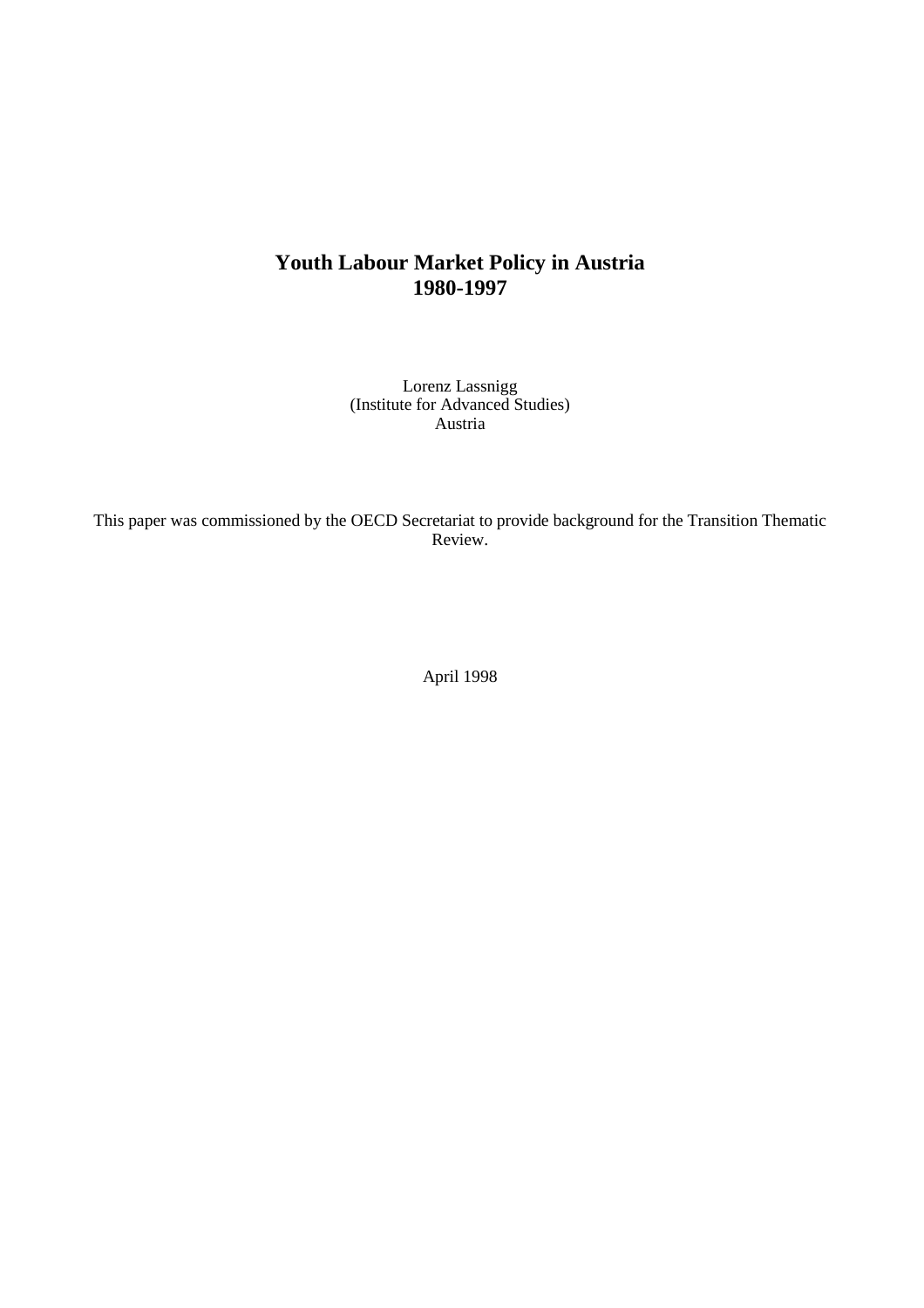## **Abstract**

The report offers an outline of the development on the youth labour market in Austria between 1980 and 1997 and of the most important political interventions in this field. Against this background, the training initiative of 1997 for solving the apprenticeship crisis is being analysed more closely. It is shown that a broad political and institutional scope for action is existing in Austria, which allows for searching solutions of the problems on the youth labour market from different perspectives. Considering the high political priority of the subject, the partly missing co-ordination of these initiatives proves to be advantageous rather than disadvantageous, the different parties and persons involved developing political initiatives which diversify in manner and mode. The approaches towards reforming the apprenticeship system are regarded as scarcely innovative and many questions concerning the actual situation and the development in this field are still left unanswered.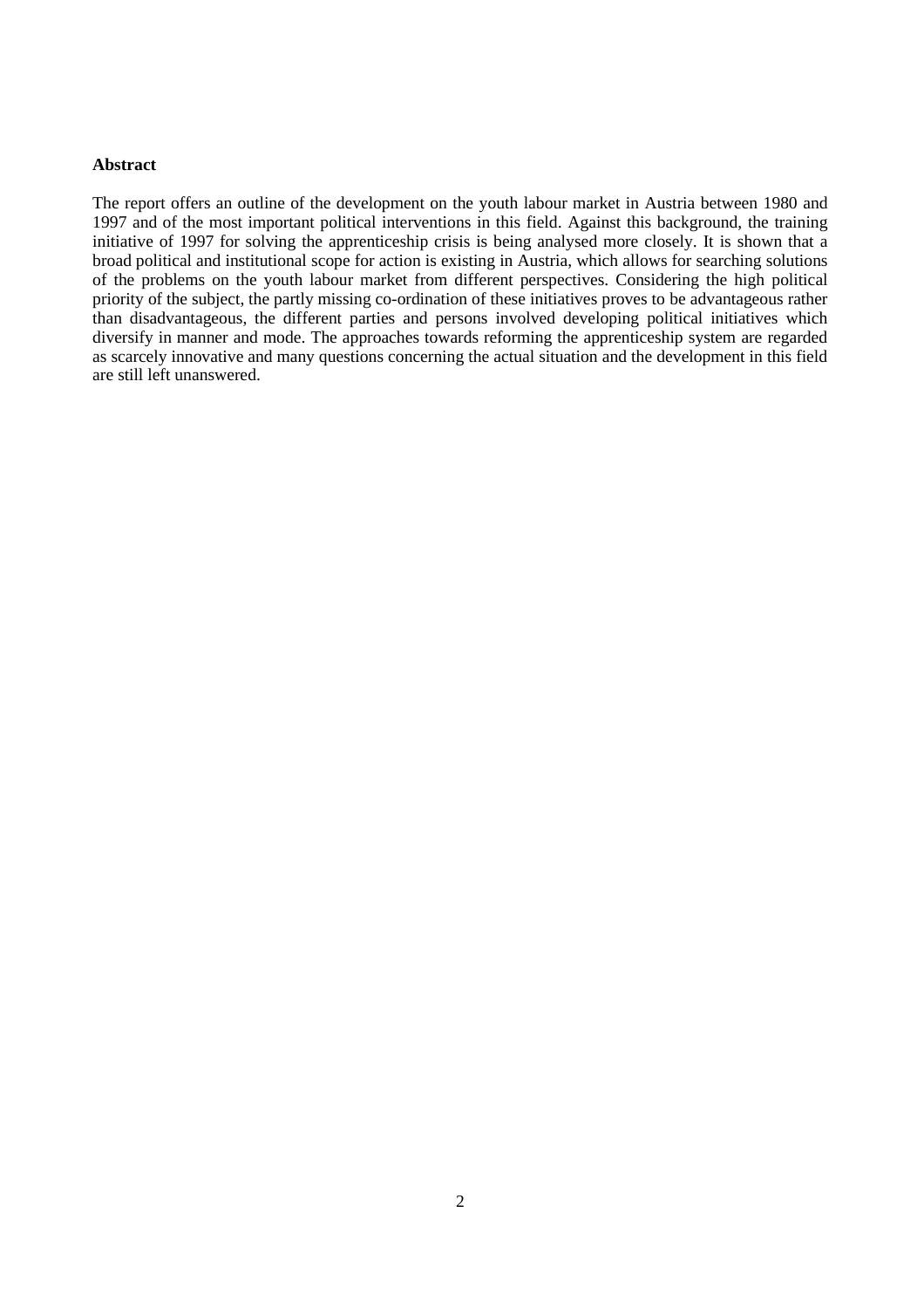## **Content**

| ANNEX I (Box 1 from the Austrian Background report): The Elements of the 1997 Federal         |  |
|-----------------------------------------------------------------------------------------------|--|
|                                                                                               |  |
|                                                                                               |  |
| ANNEX II (Box 2 from the Austrian Background report): Active Labour Market Policy for Youth – |  |
|                                                                                               |  |
|                                                                                               |  |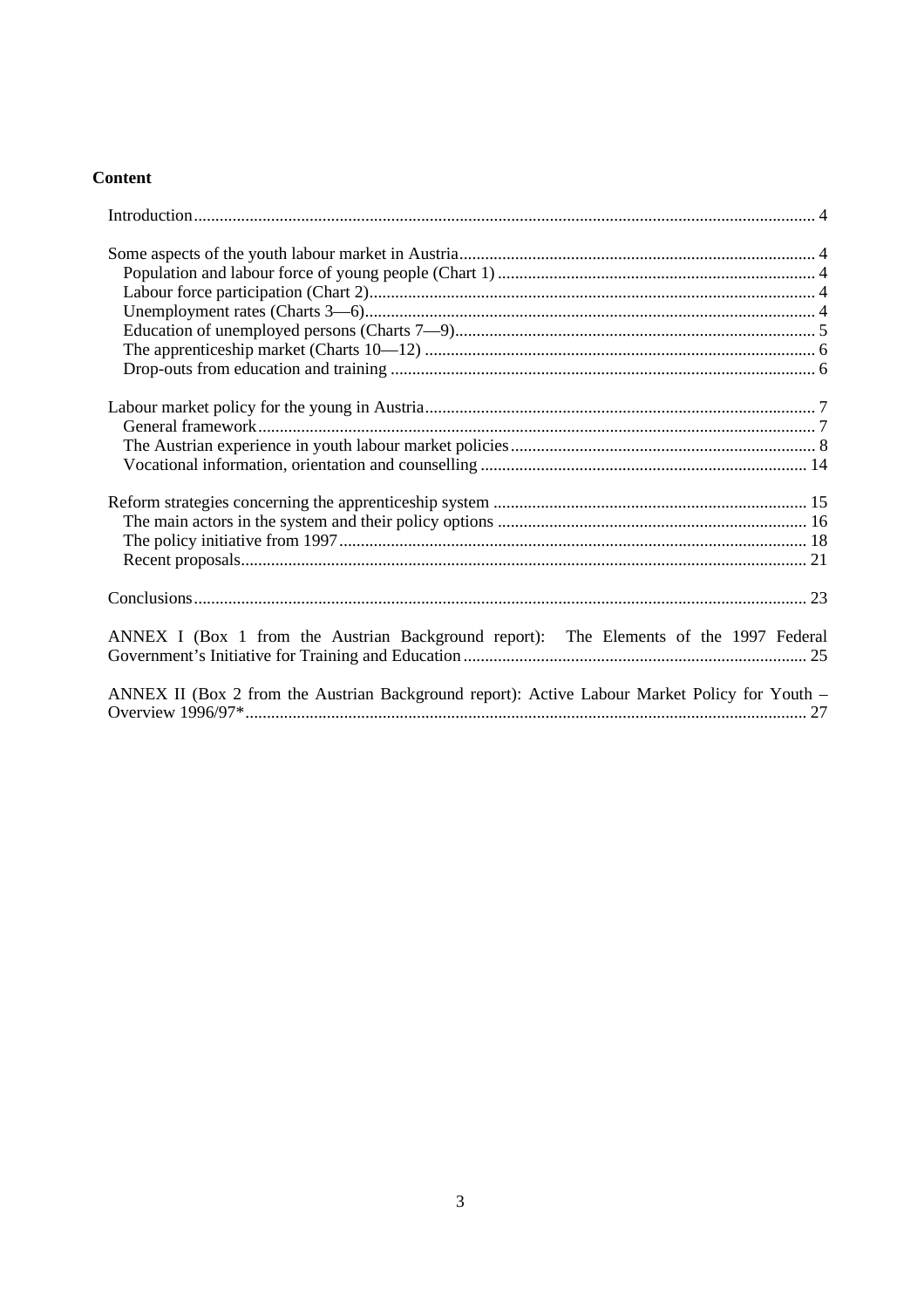#### **Introduction**

The paper presents a short outline of the main developments on the youth labour market in Austria, an analysis of Austrian labour market programmes affecting youth during the last decades, and a discussion of the current proposals in the policy debate about the reform of apprenticeship training. The Austrian background report "Transition from initial education to working life" was chosen as a point of departure, the additional work provides an assessment of developments during the last decades and more details concerning labour market policy and the apprenticeship system.<sup>1</sup> It should be mentioned, that the measures of the 1997 Federal Government's Initiative for Training and Education can hardly be documented, and the policy debate is currently ongoing, so that it is not easy to survey where the flow of events will end. So it seems difficult to assess the practical outcomes of the debate.

#### **Some aspects of the youth labour market in Austria**

To understand the policy strategies of the last decades concerning transition of young people into employment, a short outline of the main developments on the youth labour market seems to be useful. Such an outline can add some of the longer—term developments to the analysis of the situation in the nineties, which is the main focus of the country background report about *Transition from initial education to working life*.

#### *Population and labour force of young people (Chart 1)*

The *population* that is 15—24—years old had its peak of baby-boomers in the early eighties at about 1.3 million and decreased between 1986 and 1997 to a level of 1 million. The younger age—group of the 15— 19—year—old people is affecting the apprenticeship market. This group had its peak in 1981 and decreased for the whole period until 1995, whereas the magnitude of the older 20—24 age—group increased until 1986 and started to decrease at the beginning of the nineties. Young people of that age group have completed education and start their employment career, unless they apply to higher education. The labour force of young people developed in a similar course like the population.

#### *Labour force participation (Chart 2)*

*Labour force participation* of the 15—25 age—group as a whole went down from 64% in 1991 to 59% in 1997. The decline has occurred mainly in the younger age—group (15—19). The development of labour force participation differs by gender, too. In the younger age—group labour force participation mainly means participation in apprenticeship training. In that group we observe a decrease since the beginning of the nineties that affects men and women. In the older age—group labour force participation is higher, it rose among women until the beginning of the nineties and decreased among men almost during the whole period form 1981 to 1997.

#### *Unemployment rates (Charts 3—6)*

*Unemployment of young people* may be measured according to various concepts. In Austria the conventional unemployment rate has been the [registered unemployed/(labour force — the selfemployed)]. As far as young people are concerned, we have to take into account that beneath the normal

 <sup>1</sup> Lassnigg, L. & A. Schneeberger (1997), Transition from initial education to Working life. Country Background Report: Austria. Research report to the OECD commissioned by the Federal Ministry of Education and Cultural Affairs.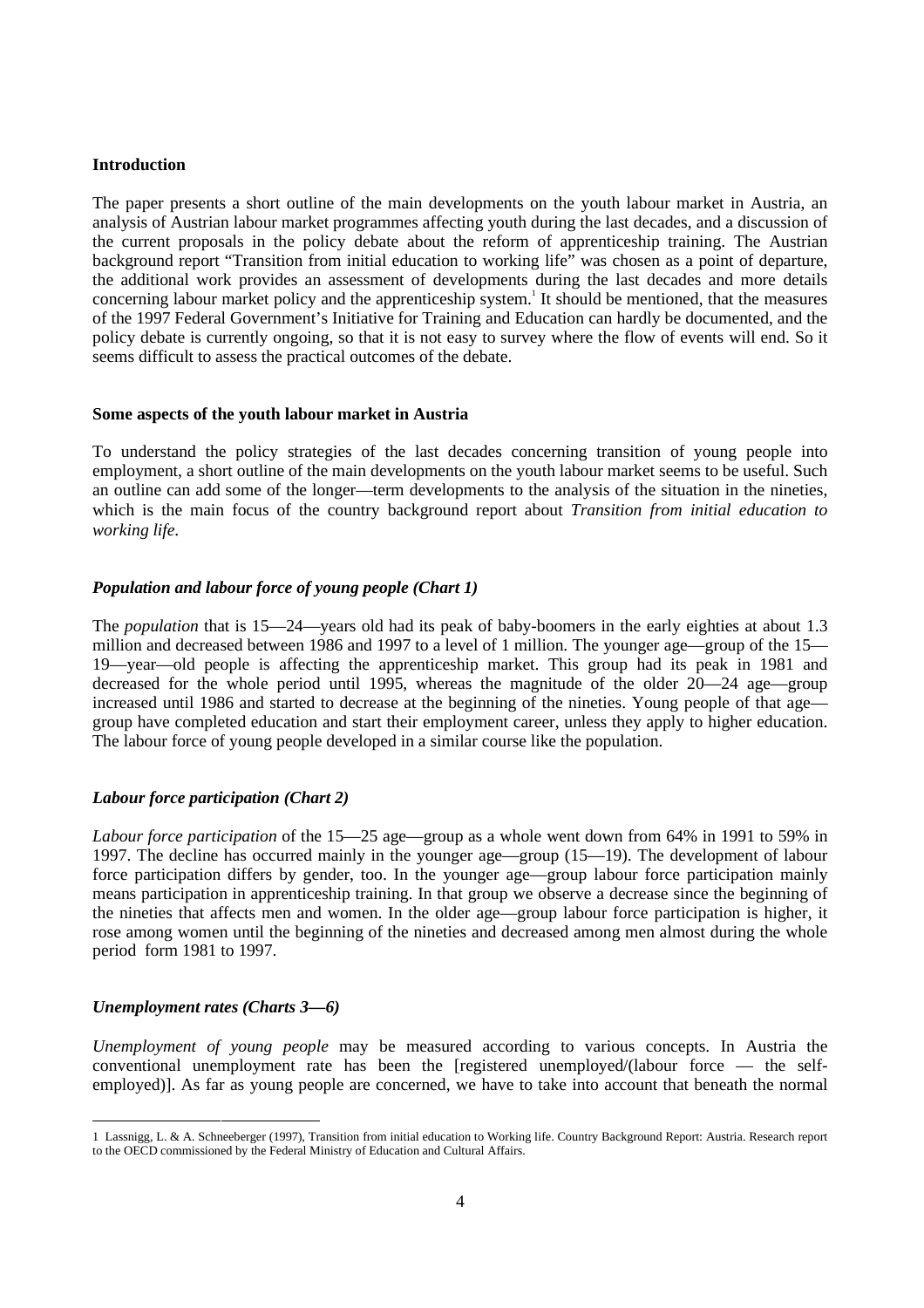labour market the additional apprenticeship market exists, which is not included in the normal labour market figures. During the overall period from 1981 to 1997 youth unemployment increased from a level of about 2% in 1981 to a first peak at about 6% in 1987 then decreased slightly at the end of the eighties and then rose again (except in 1992 and 1994) until 1997. This development is to be observed whatever definition we use. The unemployment rate for apprentices shows more marked shifts as fewer numbers are involved. The increase was faster in the eighties, improvement lasted from 1984 to 1989, and the second increase went up above 12%. The comparison to the adult unemployment rate depends on the concept we use. The conventional AMS rate for adults has been higher than that for 15—25—year—old people except during the period 1984—1988. However, including the unemployed apprentices, the youth unemployment rate has been higher than the adult rate for longer periods. The unemployment rate calculated on the base of the labour force (including the self-employed in the basis) is very similar to the AMS rate. The youth unemployment relative to the population shows a lower increase in 1997 relative to the first peak in 1987:

| Unemployment rate  | $15 - 25$ y.<br>relative to labour force<br>(apprentices included) | $15 - 25$ y.<br>relative to population<br>(apprentices included) |
|--------------------|--------------------------------------------------------------------|------------------------------------------------------------------|
| 1987               | 6.4%                                                               | 4,0%                                                             |
| 1996               | 7,4%                                                               | 4,4%                                                             |
| 1997               | 7,3%                                                               | 4,3%                                                             |
| Difference 1987-97 | $+0.9\%$                                                           | $+0,3%$                                                          |

Youth unemployment by gender can be divided into different periods: At the beginning of the eighties male unemployment was higher, the increase in the late eighties hit young women more than men so that between 1986 and 1991 the unemployment rate of young women was higher – since 1992 male unemployment is higher. A closer look at the development during the early nineties shows us different gender relations among different sub—populations: the overall unemployment rate of women is slightly higher than that of men; among the 15—25 age—group the relation is reversed. However, the gender differences increase substantially when we look at the age—groups among youth. In the older age—group (20—24 years) male unemployment is higher whereas among the younger age—group and clearly on the apprenticeship market the female rate is substantially higher. The apprenticeship unemployment rate of young women rose from 7% in 1991 to 20% in 1996.

#### *Education of unemployed persons (Charts 7—9)*

For the period from 1987 to 1996 deeper information about the *stock of unemployed* is available. We have to bear in mind that in relative terms the year 1987 was the first peak in the development of youth unemployment in Austria. The total number of unemployed men increased by about 30% and the total number of unemployed women by about 50%. The absolute number of young unemployed persons remained below the 1987 figures for the whole period until 1996. In 1996, which was the second peak of relative youth unemployment, the number of 15—18 year—old unemployed persons was about 30% lower than in 1987, the number of 20—24 year—old unemployed persons was about 15% below the 1987 figure. Accordingly, the proportion of the age—group form 15—25 went down from about 26% to 16% among the male unemployed, from 32% to 18% among the female unemployed respectively. As far as education is concerned, most unemployed people have been educated in compulsory school and apprenticeship training. Male young unemployed, have most frequently acquired an apprenticeship qualification (9.000 to 13.000 persons per year), followed by compulsory school only (6.500 to 9.500 persons per year); among young women the highest absolute numbers are from compulsory school (7.000 to 10.500 persons per year), followed by apprenticeship (5.500 to 7.000) and medium—level vocational schools BMS (2.000 to 3.000). The unemployment figures of graduates from the upper—level secondary schools are lower than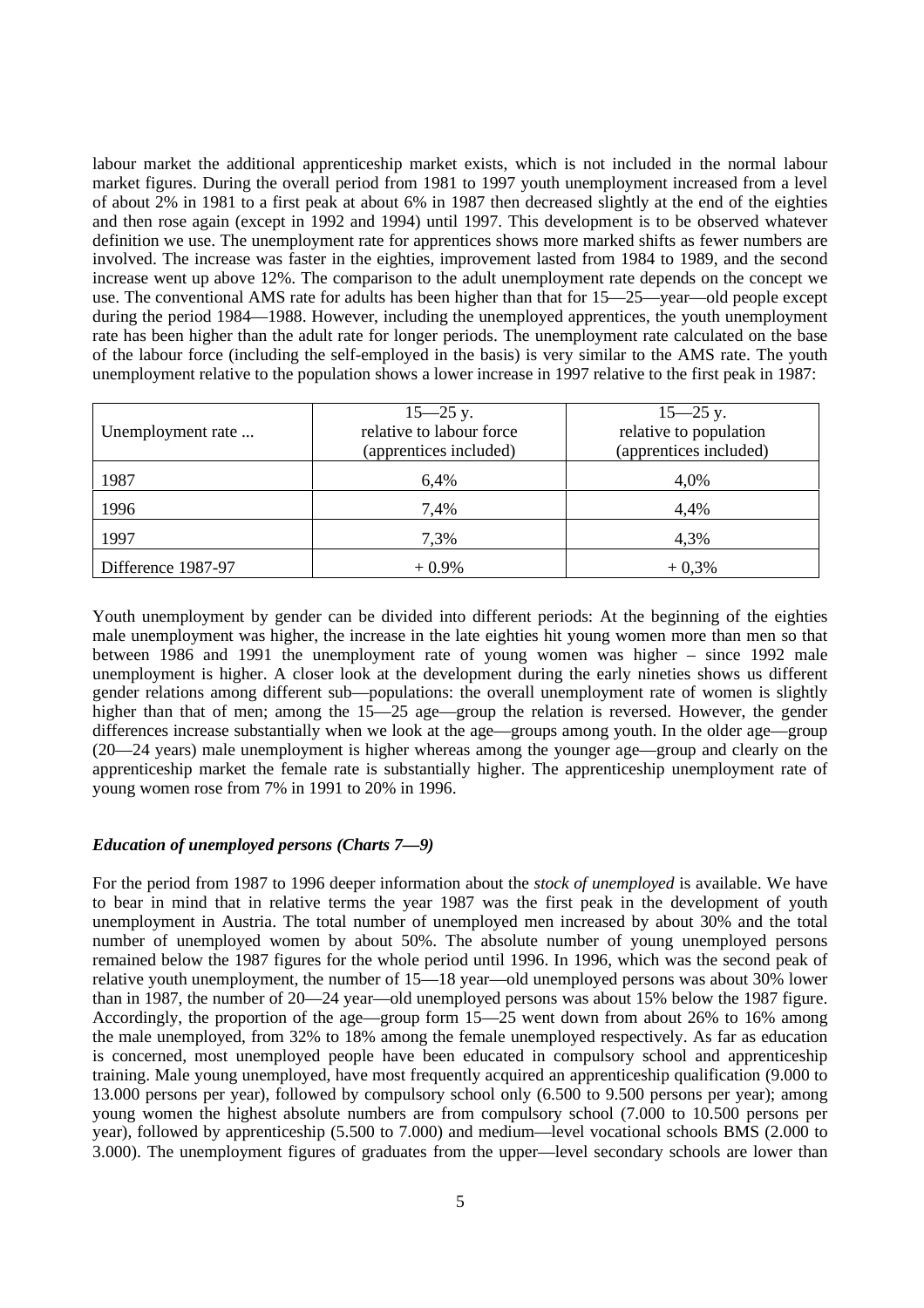2.000, lower than 500 from higher education, respectively. In relative terms we largely observe a parallel development of unemployment of the various educational categories. Upper secondary schools are above average and higher education is below the average.

The *comparison of the unemployment figures of young people to the number of graduates from upper secondary education and training* gives some rough indications about the relationships between education and the labour market. Firstly, the proportion of the number of graduates to the unemployment figures differs markedly for the different tracks of education and training: it is highest for apprentices (30-40%), lower for medium—level schools (BMS: 15—20%), and lowest for upper—level schools (BHS and AHS: 5—10%). These different relations reflect the different positions of the different tracks opposite the labour market. The young people who have finished their apprenticeship training have acquired entitlements for unemployment compensation, and therefore have a clear incentive to register at the employment exchange, and they are inclined to use the services of the AMS for finding a new employment more often than other educational categories; graduates from the upper—level secondary schools have acquired the option to continue their studies in higher education as an alternative to immediate transition to employment; graduates from the BMS have not any of those assets. The comparison of the graduate numbers and the unemployment figures shows that apart from the technical upper—secondary colleges the graduate numbers have declined and will probably continue to decline in future. The unemployment figures are rising in relation to the number of people who have attended apprenticeship rather than in relation to other categories of graduates.

## *The apprenticeship market (Charts 10—12)*

At the apprenticeship market we can distinguish major changes in the longer term. During the seventies the demand for apprentices was noticeably higher than the supply. As the size of the birth cohorts grew – due to the baby—boom generation – until the end of the seventies, the supply nearly covered the demand. However, at the beginning of the eighties the demand started to decrease. At the beginning of the eighties (1982—1985) the supply was higher than the demand. In 1986 the relation reversed, the demand temporarily increased markedly and subsequently was higher than the supply for a period of eight years. In 1995 the relation reversed again. We observed that the change was due to a temporary increase on the supply side. The demand had shrunk markedly since its peak in 1990, and during the years of the crisis that started in 1995 the decrease of demand tended to diminish. In comparison to demography the development of the beginners shows that at the demographic peak the proportion of beginners of an apprenticeship training decreased, followed by a relative increase parallel to the demographic downturn at the beginning of the nineties. At that time the number of vacancies went up markedly. The figures indicate that during the nineties substantial changes may have occurred in the apprenticeship market. After the "squeeze" produced by the demographic downturn in 1990—92 the vacancies went down, and as the demography improved, the number of apprenticeships continued to decrease. We see that during the seventies the demographic upturn was paralleled by an upturn of apprenticeships. In addition, we can observe an almost linear upward trend since 1970 concerning the number of unemployed apprentices.

#### *Drop-outs from education and training*

Although the Austrian education and training system does provide various alternatives for progression, the problem of drop-outs has not been solved sufficiently. We can distinguish two different categories of dropouts: The first is the group of young people who terminate their education and training pathways immediately after compulsory school. That group has been neglected during the last decades, as the conventional statistics have shown a consistent decline of that group during the last two decades to about 2% of an age—group. More recent evidence from the population surveys, however, indicates that the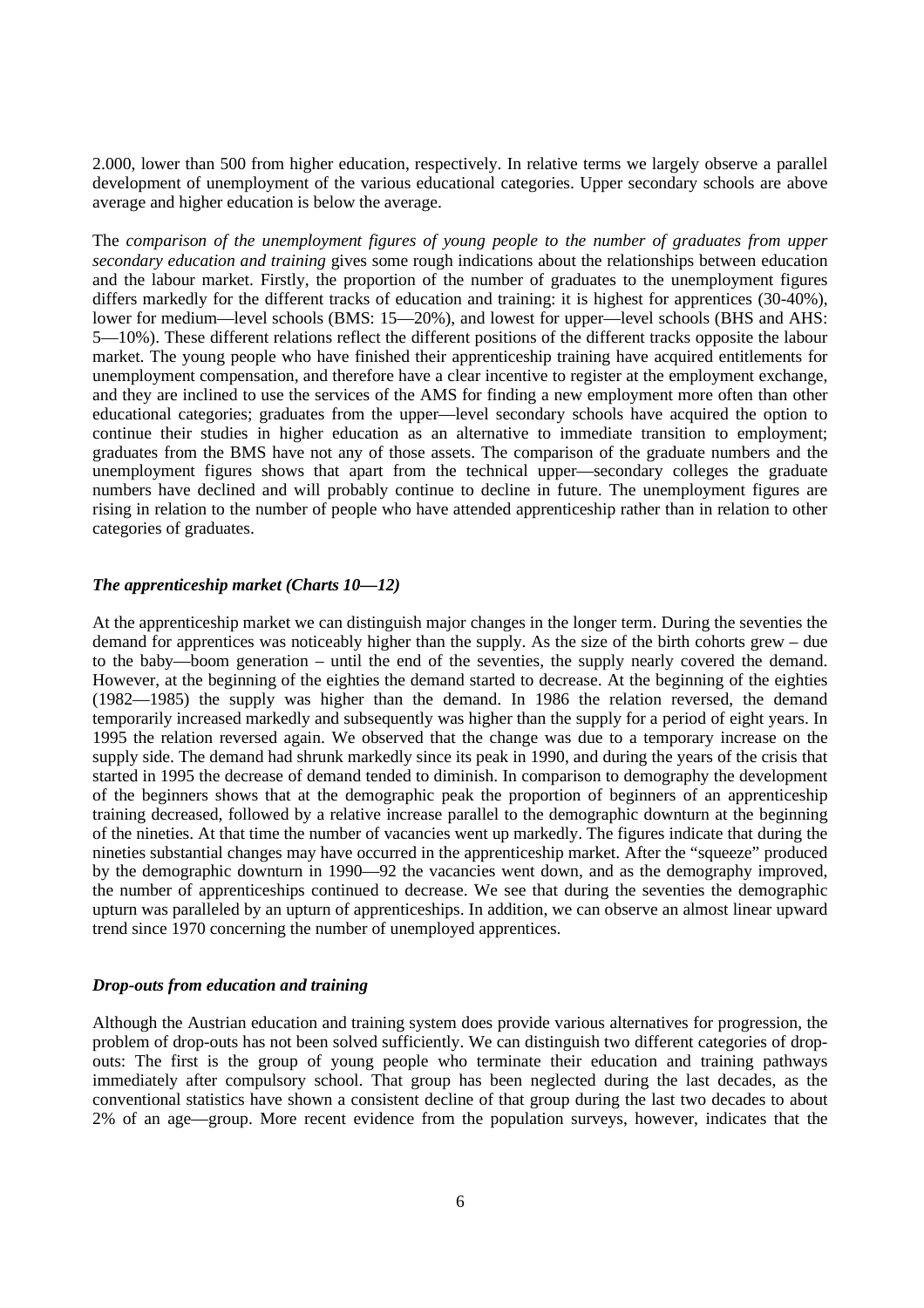conventional statistics are in fact hiding the real magnitude of the category of drop-outs. During the last decade that group has to be estimated at a level of  $10\%$  of an age—group.<sup>2</sup>

The second category of drop-outs are young people who continued their education or started training after compulsory school and terminated their career before acquiring a formal qualification. Because of complex flows of changes between pathways and difficulties concerning the statistics, information about drop-outs is not sufficient. The following aspects are to be mentioned: Firstly, a rather high proportion of youth does not complete compulsory school during the nine years. That group has substantially fewer options to continue their education and training than the people who finish their compulsory schooling. Some apprenticeship trades, which are normally judged as the less qualified, have taken over substantial proportions of that group. If they drop out from apprenticeship, there are no more options left for them in the "normal" system. Secondly, the apprenticeship system has been an important base for taking up dropouts from—full time schools. However, there is insufficient and contradicting information about drop-outs from apprenticeship who do not have a comparable option. The conventional statistics show substantially lower drop-out rates from apprenticeship than from school, other estimations based on the social security data show a drop—out rate from apprenticeship which may be about 20%.

#### **Labour market policy for the young in Austria**

#### *General framework*

This chapter provides an overview of the evolution of labour market policy concerning young people in Austria since the seventies and early eighties. As the integration of young people into the employment system has always been a highly valued issue on the political agenda, a broad range of measures has been developed since the first signs of rising youth unemployment in the early eighties. The country background report about *Transition from initial education to working life* has provided an overview of the delivered labour market policy measures in 1996/97 (see Box 2). In addition, the more concrete strategies and their evolution are described here.

Active labour market policies are being developed since the late sixties in Austria, based on the *Arbeitsmarktförderungsgesetz,* which regulated labour market policy in combination with the regulations concerning the unemployment insurance system. The overall responsibility was with the Public Employment Service, which was then part of the labour market administration headed by the Ministry for Social Affairs, later called Ministry of Labour and Social Affairs. In the beginning during the period of economic prosperity in the early and mid seventies it was designed to provide a sufficient supply of labour for the high demand. There was hardly any unemployment, and employees were qualified according to the economic demand. During the late seventies, and especially in the early eighties, the first signs of tightening of the labour market arose and labour market policy changed its main objective towards combating unemployment. However, the main focus of Austrian policies furthering full employment had rather been on general economic policy than on active labour market policies. We have to keep in mind that a broad range of strategies and measures of active labour market policy has been delivered during the last decades, nevertheless, the scale of the measures remained relatively low.

The strategy has been based on the concept of programme budgeting since the beginning, which distinguished the well-known categories of labour market policy measures, as training, job creation, youth measures, furthering mobility, etc. In the beginning of the eighties the first evaluation exercises were also started in the field of labour market policies. As unemployment started to rise, the delivery of passive measures, especially unemployment compensation, put increasing pressure on the labour market

 <sup>2</sup> Cf. Bundesministerium für Wirtschaftliche Angelegenheiten (1997), Berufsbildungsbericht 1997. Vienna, p. 9.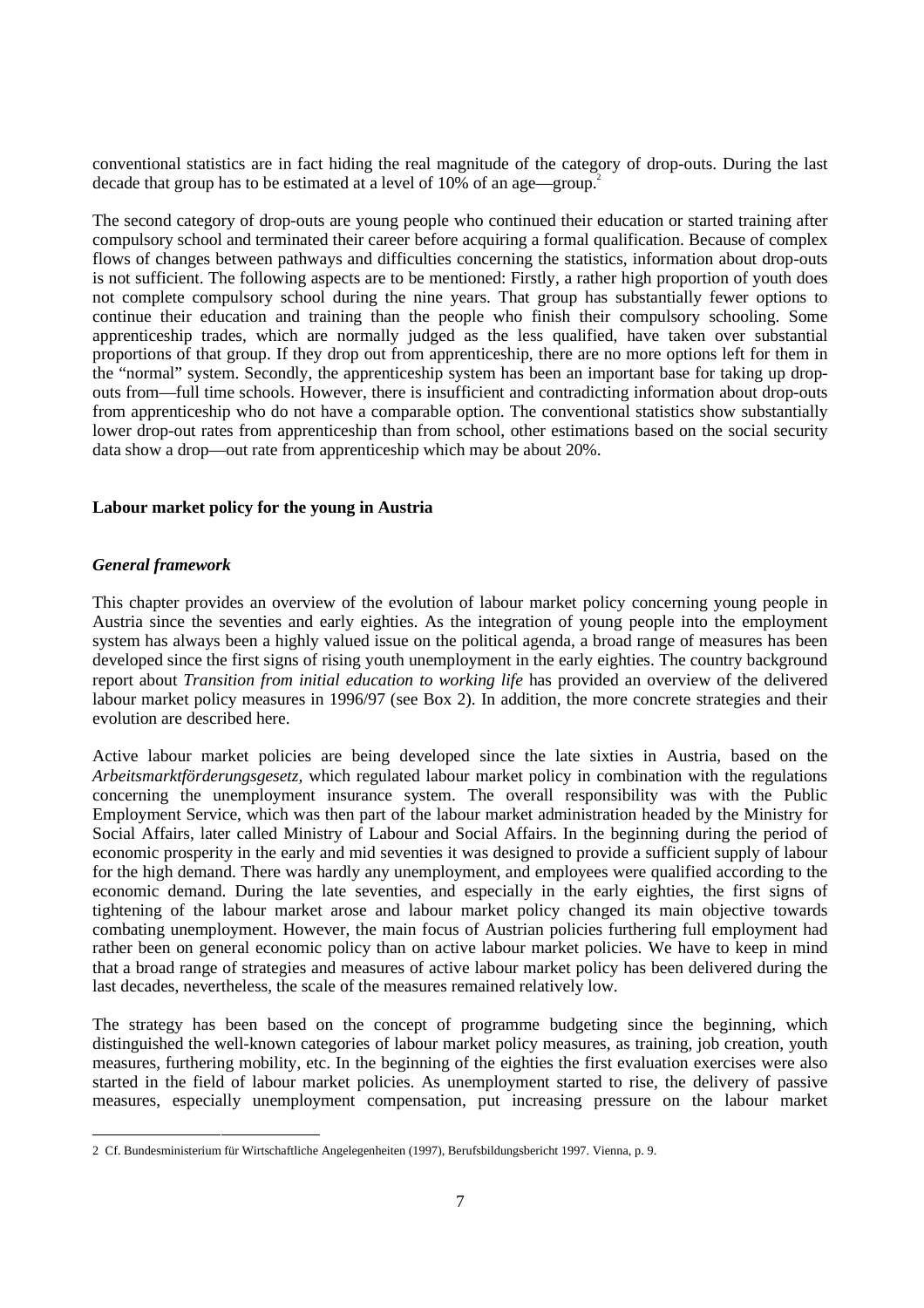administration, consuming a high share of the financial and personal resources. During the nineties the organisation of the Public Employment Service has been reformed, based on the new *Arbeitsmarktservicegesetz*. It is no longer part of the public administration, but an own body guided by the Social Partners, under the supervision of the Ministry for Labour, Health and Social Affairs. The new Arbeitsmarktservice has taken steps towards the strengthening of a *management by objectives* strategy since the beginning. An important issue of the reform has been a shift of the decisions concerning policy design to the regional units of the AMS. This means that on the federal level a general strategic orientation for the organisation on the whole is designed, then the regional bodies have to design its concrete shape. The implementation for the reform of the AMS coincided partly with the beginning of the Austrian membership in the European Union, which has influenced labour market policy by the interventions of the European Structural Funds. Starting in 1995, the programme planning document for the ESF objective 3 has given an additional strategic orientation for the Austrian labour market policy for the period from 1995 to 1999. The ESF interventions also include the set up of an evaluation process and the development of mechanisms for technical advice, including various activities concerning consultation, research and development, etc.

#### *The Austrian experience in youth labour market policies*

The Austrian experience in youth labour market policies since the seventies may be described in three stages: A first rise in youth unemployment in the early eighties was answered by a broad mix of measures in the Public Employment Service, which were subsequently condensed to a more systematic policy initiative "Arbeitsmarktpolitisches Jugendprogramm" first delivered in 1983/84 and expanded in the following years. In 1985 the Austrian government emphasised the priority of combating youth unemployment, too. In part this was due to the personal involvement of the former Austrian chancellor Bruno Kreisky, who expressed his deep concern with the negative consequences of youth unemployment for the broader society several times. In the second period until 1995 youth unemployment fell below the overall unemployment rate, and the priority given to youth measures was reduced in the strategic orientation of labour market policy. Nevertheless the programmes aiming at the integration of disadvantaged youth have been carried on during that period. In the third period, especially since 1995, as the situation on the apprenticeship market started to worsen markedly, the priority given to youth labour market policy rose again on the political agenda. The resources of labour market policy were shifted quickly to the assistance of young people and in 1997 the government launched a broad initiative to provide sufficient training opportunities for all young people. A description of main issues during the three stages is given in the following. Unfortunately, the data collecting and reporting systems have been in flux during those time periods so that continuous time series are not available for most of the indicators.

#### *The youth programme in the early eighties*

In Austria youth unemployment started to rise later than in several other countries. In the second half of the seventies employment growth was sufficient to absorb rising numbers of young people. As unemployment of young people started to rise above the average unemployment rate in the early eighties, a first programme for labour market measures to combat youth unemployment was developed by the Ministry for Social Affairs. In 1983/84 a programme was developed which was refined during the subsequent years and expanded especially in 1985/86. Those programmes provided a broad range of measures which remained to be the principal portfolio of labour market policy for young people until today.

The main categories of those programmes in the early eighties were: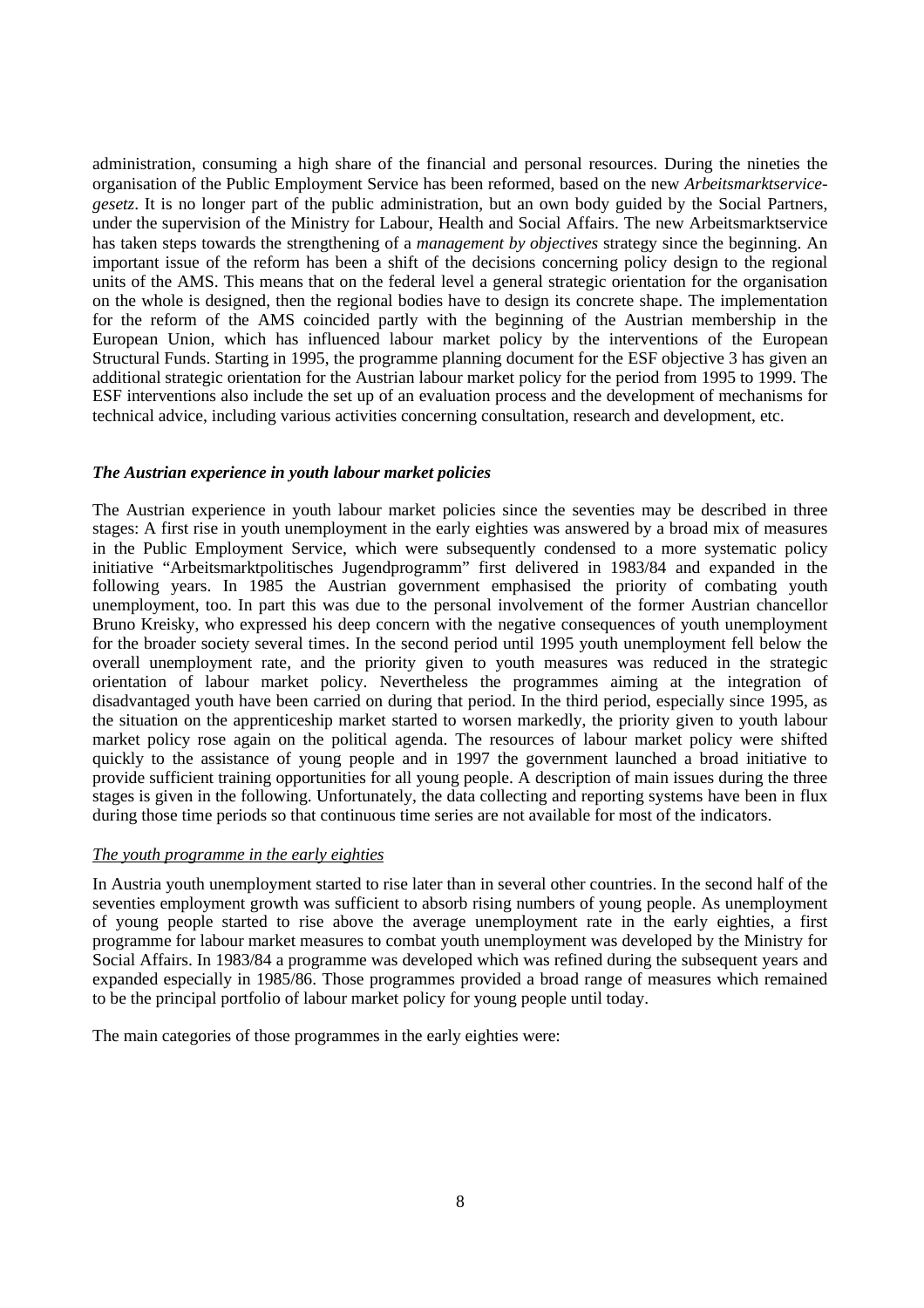#### I. Training measures

(a) *Subsidies for apprenticeship*: Four distinct categories of measures have been provided under this heading: (a1) subsidies for additional apprenticeships in enterprises; (a2) subsidies for the apprenticeships of young female persons in predominantly male occupations; (a3) subsidies for apprenticeships for disadvantaged young people; (a4) financing apprenticeships in training institutions. A fixed amount of subsidies for apprentices in enterprises were given, mostly during the first year, the amount of money being higher for gender-specific subsidies and for disadvantaged young people.

(b) *Provision of specific skills in labour market training*: Under this heading two categories of measures have to be distinguished: (b1) special offers for new graduates with various levels of education, to give them more specific and more practical qualifications (mainly the provision of administrative and EDP skills for the predominantly female graduates from the mid—level vocational schools BMS, and business skills for graduates from the academic upper—level schools AHS); (b2) there were several opportunities for young people to participate in measures of the broader supply of labour market training which were not especially provided for young people (many graduates from apprenticeship participated in this category).

(c) *Training for the improvement of employability/trainability of disadvantaged youth (Berufsvorbereitung)*: For young people who could not find training places because of unsuccessful school achievement or serious social or personal problems two categories of measures were provided: (c1) general employability training, often aiming at the provision of the necessary preconditions for finding an apprenticeship (typical courses last for at least 6 months, providing a mixture of vocational orientation with short—term practical experience in enterprises, aiming also at the building up of principal work orientation and employment skills, as well as finding individual preferences and abilities); (c2) special employability training for young women without vocational education was provided in some regions to convey them principal skills for catering or for social or health services.

#### II. Private sector wage incentives

(a) *Wage incentives for additional employment of young people or for the compensation of productivity losses during informal enterprise (on-the-job) training of young people*: Those kinds of programmes provided enterprises the refund of a certain amount of their wage costs at certain conditions. There were various practices in those measures which had in common that the subsidised jobs had to be proved, the normal wage rate had to be paid, and the employees must not be dismissed for a certain time after the end of the subsidy; the subsidy covered up to 70% of labour costs for up to six months, in the more common kind of that measure a training plan had to be approved, in the cases without training plans, especially the advanced replacement of (future) job openings caused by the retirement of old employees, they could be subsidised. That kind of measure was further on provided as a part of a special programme carried on in the second half of the eighties, which aimed at the reduction of long-term unemployment (that programme was named *Aktion 8.000* because that was the number of long-term unemployed in the starting year of the programme). A certain duration of previous unemployment of the applicants for the subsidised jobs was a precondition for those subsidies, they lasted three months for young people up to 25 years of age and six months for older people. The relatively wide definition of long-term unemployment for young people gave them a privileged access to those subsidies.

(b) *Subsidies for young people with completed education during periods of practical experience in enterprises*: That programme should provide initial practical experience in enterprises or institutions for new graduates from education who could not find paid employment.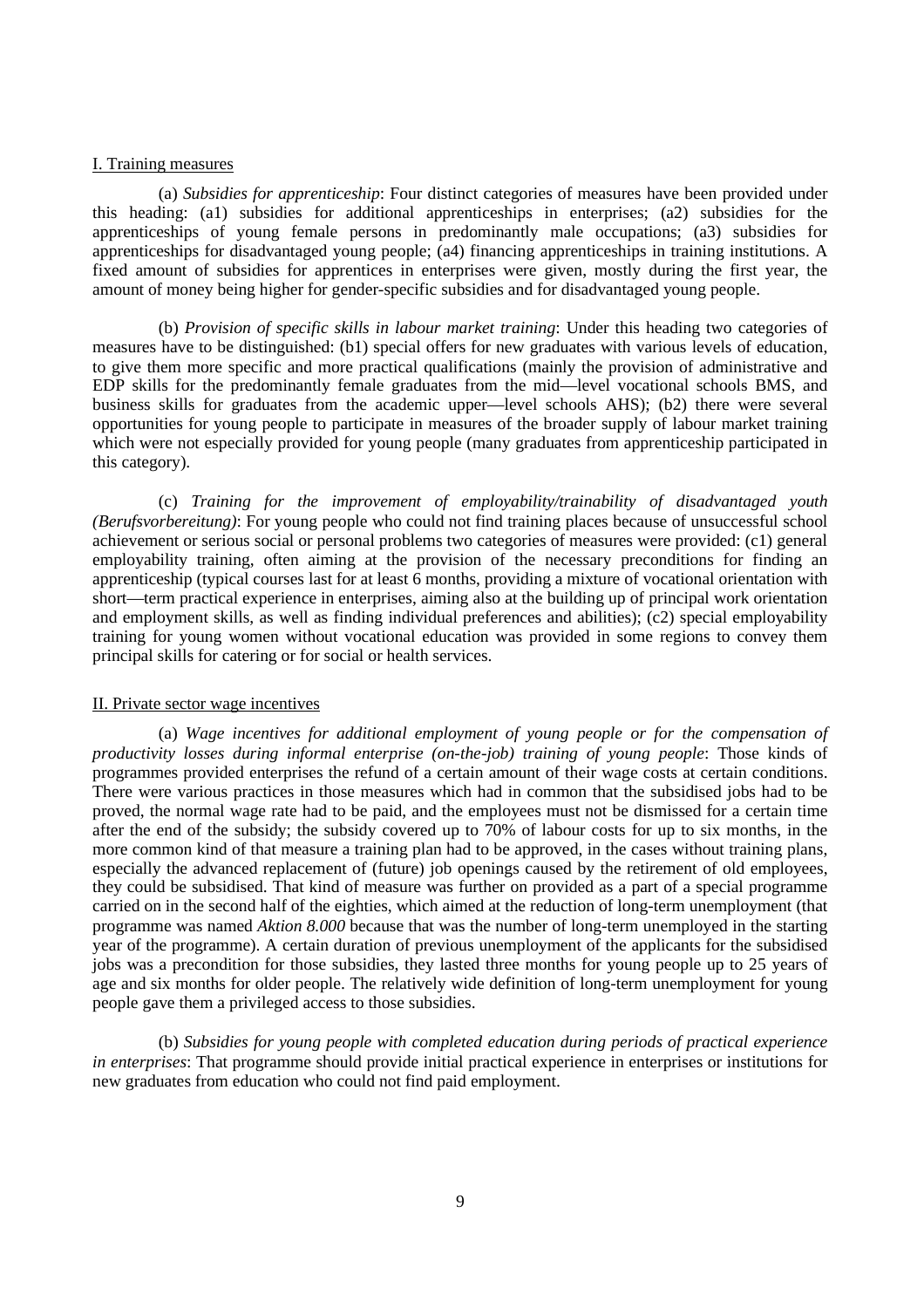#### III. Public and non-profit sector job creation

(a) *Wage incentives in public and non-profit institutions for additional employment for the provision of additional services*: That programme was similar to the private sector wage incentives, apart from the opportunity of higher subsidies (up to 100%) and longer duration (up to one year) under certain conditions.

(b) *Unconventional employment or training initiatives* (*Experimentelle Arbeitsmarkt-politik*): This programme was designed to develop opportunities for unconventional initiatives based on ideas of unemployed persons or of persons engaged in work with disadvantaged people. Various initiatives could be subsidized, e. g. enterprises run by unemployed people in certain niches or after economic failure, employment projects providing services otherwise not delivered, or employing the hard—to—place unemployed, in addition counselling and supervising services for that kind of initiatives could be subsidised in that programme, too.

The reporting system about labour market policy does not provide sufficient information about the participation figures at a differentiated level. However, we have a kind of snapshot of the participation structure in 1983/84, as an overview of the experience was prepared for the assistance of the development of the youth labour market policy programme for 1985/86.<sup>3</sup> Overall participation of young people in the above—mentioned measures may be estimated at a level of about 30.000 participants a year. Compared to the figure of about 135.000 cases of unemployed 15—25—year—old persons in 1983, one out of five was included in some kind of measure. The main categories of youth labour market policy measures were the subsidies for apprenticeships (about 40—50% of participants, up to 20% of those in additional enterprise measures, and another 20% in the institutional provision of apprenticeship, thus only a small proportion of participation being left for gender specific measures, and for measures for disadvantaged young people) and the training of specific skills (about one out of three participants, half of them in the measures specifically provided for young people and the other half in general labour market training measures), the job creation measures covered the remaining 20% of participants (the majority in wage incentive measures, 5—10% in the provision of practical experience, only a very small proportion of about 1% in the unconventional initiatives).

The report does not include hard evidence of the impact of the measures. Some indications are given about possible dead weight effects concerning the subsidies to enterprises for additional apprenticeships (BMSV 1984, 77—78). On average, it was estimated that 10% of all new apprenticeships had been subsidised, in some regions up to 20—25% of new apprenticeships. A refinement of the subsidies for the future was proposed: the representation of female apprentices should be better and the participation should be shifted more to the specific measures for disadvantaged young people.

#### *Targeting on disadvantaged young people*

The labour market situation for young people improved during the relative economic prosperity in the second half of the eighties. After a peak of the unemployment rate in 1987, a decline followed until 1989. Subsequently, in the period until 1995 youth unemployment increased but at a lower level than overall unemployment. The unemployment of apprentices developed differently as the decline started earlier (in 1984), and it increased more markedly during the nineties. However, on the apprenticeship market the demand was higher than the supply between 1986 and 1995, so that the unemployment rate and the vacancy rate increased parallel for some years. Here we can see demographic effects, too. From 1986 onward the magnitude of the cohort of 15—25—year—old people has been declining and the magnitude of the labour force, too (the younger age—group has been declining since the beginning of the eighties, the older group started to decline at the beginning of the nineties). Labour force participation of young people

 <sup>3</sup> Cf. BMSV, Ed. (1984): Jugendliche auf dem österreichischen Arbeitsmarkt – Zunehmende Probleme der Integration. Forschungsberichte aus Sozial- und Arbeitsmarktpolitik, Nr.12. Vienna.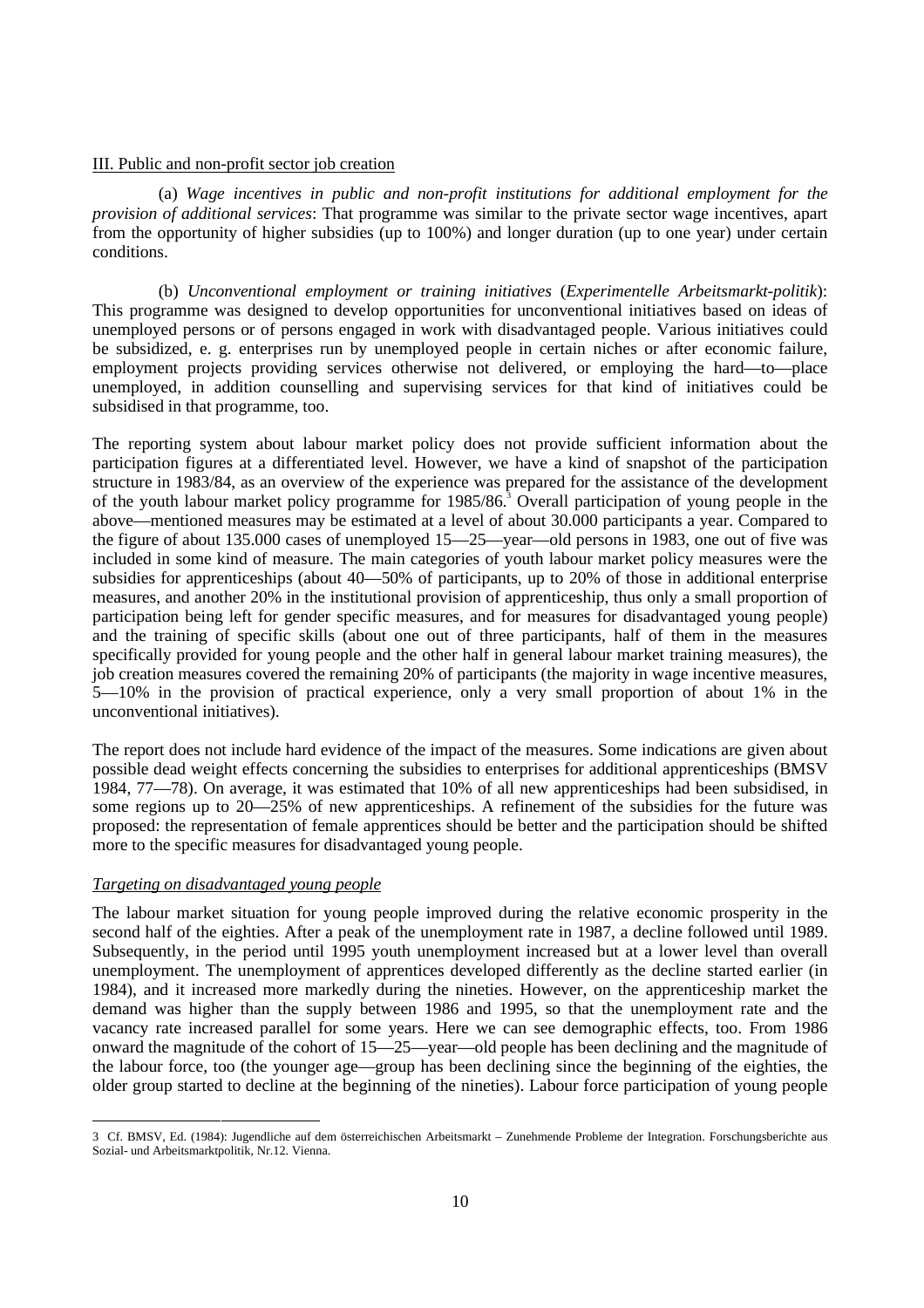largely stayed at the same level until the beginning of the nineties and has subsequently been declining, especially in the younger age—group.

In this period the main priorities of labour market policy emphasized less on young people. The strategies and priorities of the Austrian labour market policy are reflected by the programme planning documents for the European Social Fund. The overall labour market conditions for young people were estimated relatively favourable, however, some specific problems were emphasized:

- − A certain amount of mismatch concerning the occupational choice, especially of young women, which may lead to difficulties finding appropriate employment later during the career;
- − difficulties to find an apprenticeship training and high unemployment rates of young people in certain regions;
- − severe difficulties concerning the integration of disadvantaged young people into employment.

Accordingly, the following main categories of labour market policies for young people were mentioned:

I. Vocational orientation and guidance for all young people to assist proper occupational and training choices

II. Specific training measures for disadvantaged young people, especially those who had dropped out from compulsory school;

III. Improvement of employability and integration of socially disadvantaged young people;

IV. Subsidies for female apprentices in predominantly male occupations

For the planning period 1995—2000 a relatively small proportion of the interventions were allocated to labour market policy measures targeted at young people: about 1.400 participants plus a not specified number of participants in the programme for female apprentices were projected on average per year for the specific measures (II—IV) mentioned above. Less than 10% of the participants and less than 10% of the financial resources were projected for the specified youth measures. Compared to the participation figures in similar measures in the mid—eighties, the projected figures for the mid—nineties represent a level of about one quarter of the previous figures.

However, the planning document does not include explicit information about the participation in the policy category of *vocational guidance and information for young people*. Furthermore, the programme *of subsidies for female apprentices* which is not specified as a youth policy programme but as a programme for furthering equal opportunities for men and women, provides some additional participation for young people. In addition, we have to expect, that a high number of young people also may participate in other policy categories for adults. Thus, the participation figures and the necessary resources for young people are underestimated by the explicitly targeted youth measures.

In 1992 about 3.5 billion ATS were spent on measures of active labour market policy, the main category being labour market training (only about 3% were spent on job creation in the private sector). Specified youth measures (apprenticeship and employability training) were financed at a level of less than 200 million ATS in 1992 and less in 1993. Other youth measures were not specified explicitly.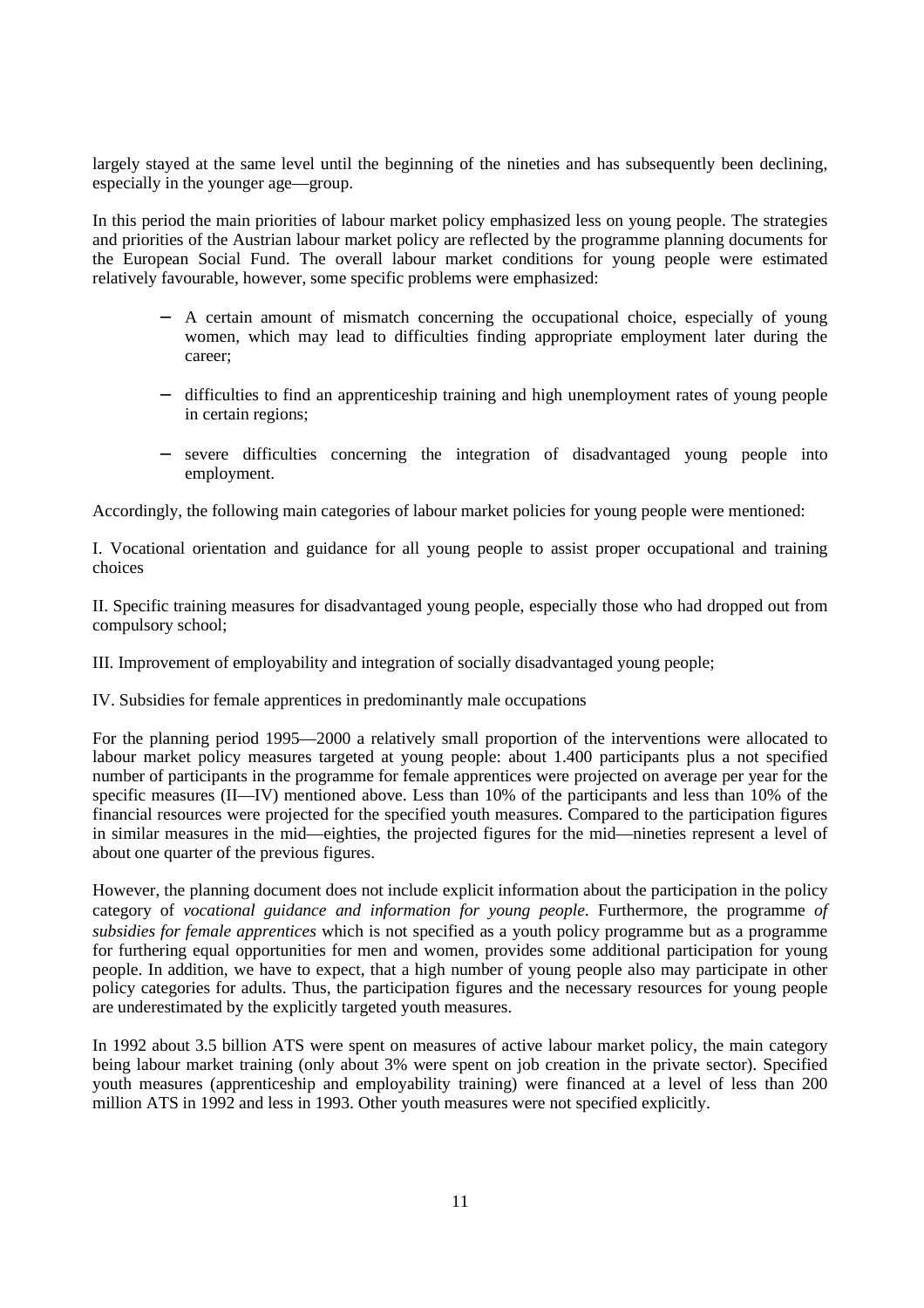Participation of 15—24—year—old people in labour market training, which is the main category of Austrian labour market policy, does indeed indicate that almost 40% of participants in 1993 were young people (a little more than 10% belonged to the younger age—group, more than 25% to the older age group), in some regions that proportion was above 45%. So we can conclude that during that period young people were in fact an important priority of Austrian labour market policy also in a period as labour market indicators showed an improved situation and policy statements emphasized other priorities more strongly.

#### *A new priority for youth in the mid nineties*

The country background report about *Transition from initial education to working life* has pointed to the government's initiative for young people in July 1997 (see box 1), which involved to a high degree activities of labour market policy. The Ministry for Labour, Health and Social Affairs had set up a task force for a youth initiative in 1994/95, which analyzed the youth labour market and policy options in an international context and developed a policy strategy for the following years. Accordingly, the Public Employment Service (AMS) declared prevention of youth unemployment as a main policy priority during the year 1997 (*Jahres-schwerpunkt*). That shift in priorities reflected the fact that youth unemployment was starting to rise again in the mid—nineties and, consequently, the AMS was well prepared to provide its contribution to the 1997 government's initiative.

The priority concerning labour market policy for young people was specified by the following objectives:

- − preventing long-term unemployment of young people;
- providing apprenticeship training for all applicants;
- supporting equal opportunity for women concerning occupational choice;
- supporting integration of disabled young people.

The figures of the evaluation of the ESF interventions show clearly that Austrian labour market policy had in fact already devoted a high priority to the support of young people already in 1995 and 1996. Compared to the average number of planned participants in specified youth programmes during the period from 1995 to 1999 the real number of participants was three times as high (4.300 versus 1.400). In addition, we can observe that there was a clear shift towards the priority of youth as other categories remained at the planned level or had a lower number of participants than projected. Participants of the under—25—years age—group in other programmes doubled the number of young people in specified youth programmes so that about 8.600 participants per year were supported in 1995 and 1996. The main categories of policy measures for young people were qualification programmes (90% of financial resources for specified youth measures were spent on qualification; 80% of the participants from the 15—25 age—group participated in qualification programmes). The policy for equal opportunities for young women appears to be a less successful programme as the proportion of young women is clearly below the average in that programme (19% as compared to an overall proportion of one third). A look at the statistics of labour market training from 1993 to 1997 shows a shift from the 19—25 age—group (from below 30% to below 20%) to the younger (15—18) age—group (from 10% to 20%) during this period. The absolute number of 15—18 year—old participants started to rise in 1995 and more than doubled until 1997, the proportion of participation in training to the unemployment figure rose from one third in 1993 to 55% in 1997.

The main categories of labour market policy for young people in the mid—nineties resemble the mix of measures which have been developed and implemented during the previous decades (see Box 2 from the country background report for a broader description):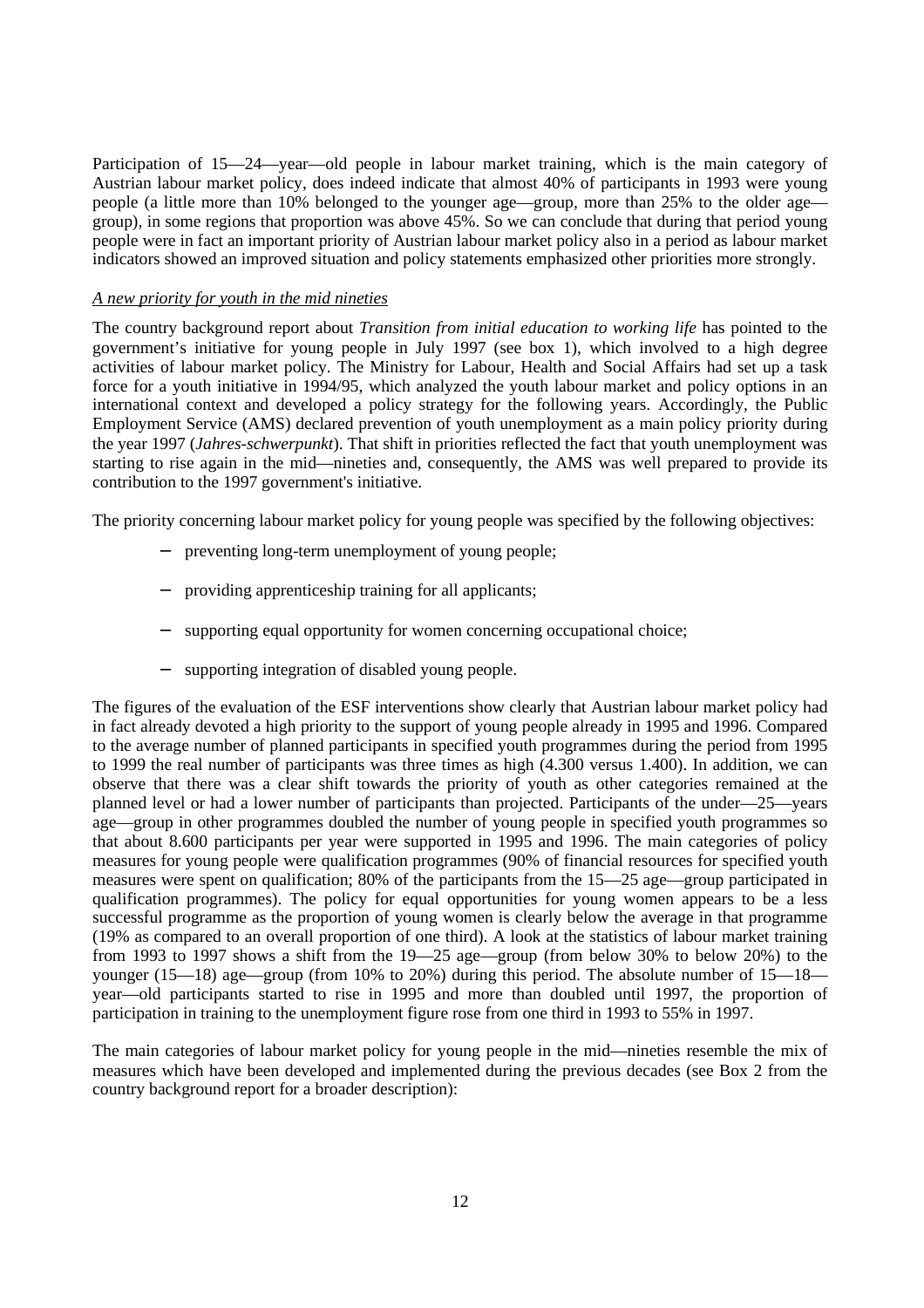- *1. Specialized programmes for vocational information and motivation and organized job finding activities;*
- *2. provision of basic skills and qualifications, work place training, and qualification of the poorly skilled ;*
- 3. *acquisition of a vocational certificate or specialised further education:*
	- various forms of promotion of an apprenticeship qualification (e.g., subsidies for apprentices or enterprises, external short-form apprenticeship programmes),
	- acquisition of qualifications above that level (e.g. specialized qualifications for clerical occupations, application of information technologies);
- 4. *remedial work place training, socio-economic enterprises;*
- 5. *special measures for female youth* to broaden the vocational opportunities of young women, especially in apprenticeship.

As part of the 1997 government initiative the AMS shifted substantial means towards the promotion of youth. In 1997, 1.4 thousand million ATS, about 20 per cent of the budget of active labour market policy, was projected for youth measures. Besides, the continuation of the ongoing programmes for transition, qualification, and employment measures for youth the package included a concentration on the following measures :

- − Massive attempts of acquisition of training opportunities for apprentices and the promotion of apprenticeships in the private and the public sector.
- − Provision of a special programme for the promotion of additional apprenticeship opportunities in training workshops.
- − Widening of the activities for vocational orientation and for the furthering of employability/ trainability ("*Berufsorientierungskurse*").

About one—third of the resources was designed for the promotion of apprenticeship, and the remaining two—thirds for counselling, vocational orientation, transition measures, including employment promotion measures, and qualification. Each of the regional divisions of the employment service at the *Länder* level has developed a programme of youth measures based on an assessment of the situation of the market for apprenticeships.

Concerning the promotion of apprenticeships, the same measures were taken as during the eighties, namely the provision of subsidies to enterprises for new apprenticeships,and the provision of training places in training workshops. The amounts of subsidisation for enterprises range from ATS 4.000.--/month to ATS 10.000.--/month in special cases.

The promotion of apprenticeships in training workshops has been a contested issue. The number of training places in institutions has to be approved by the Minister for Economic Affairs, and some institutions worried about substantial delays concerning the approval. In sum, several hundreds of training places were affected by those problems. Some criticism arose about those programmes because the costs for training places in institutions are very high.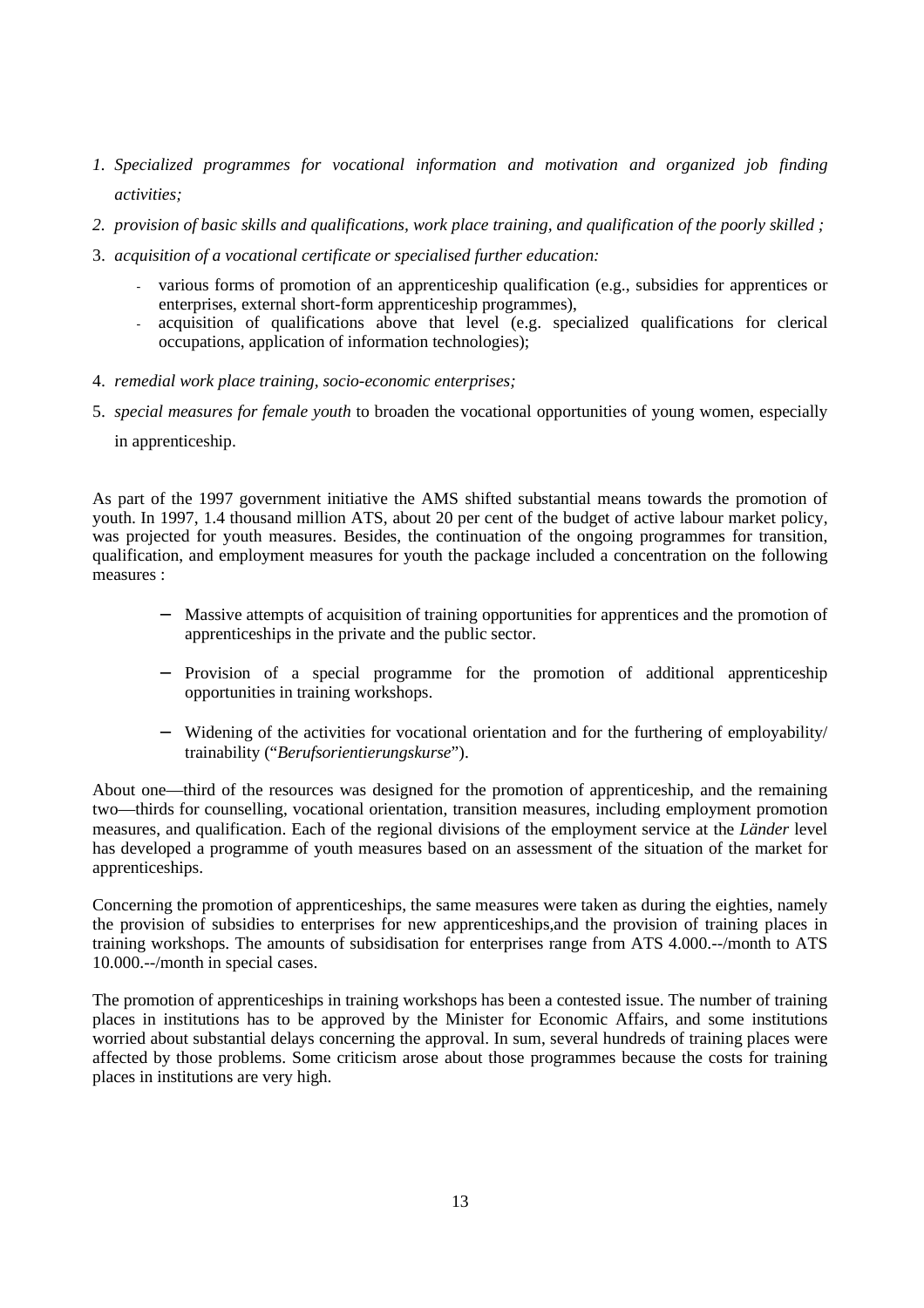#### *Vocational information, orientation and counselling*

As pointed out in the Austrian country background report, the Ministry for Labour, Health and Social Affairs and the AMS take responsibility for vocational information, orientation and counselling in cooperation with the Ministry for Education and Cultural Affairs. Traditionally, there has been a division of labour in the area of guidance and counselling: the education institutions took responsibility for information and orientation in education and training (*Bildungsinformation*), and the labour market institutions took responsibility for the area of work and occupations.

The main target groups for information and counselling traditionally have been (1) the pupils from the secondary general schools at grade 8, before completion of compulsory school, (2) the young people planning to start an apprenticeship training or planning to change the training enterprise, (3) drop-outs from upper secondary schools or from apprenticeship seeking alternative routes of training or employment, (4) especially in the urban regions the pupils and graduates from the academic upper secondary school and graduates from higher education levels. Main activities in this policy area include:

- − information services;
- − guidance and counselling services.

#### *Information services*

The following kinds of information services delivered by the AMS for young people are to be mentioned: vocational information and orientation in co-operation with schools, the provision of various kinds of information material and the development of a network of Centres of Vocational Information (*BIZ - Berufsinformationszentren*), and the organisation of various broad—scale events in co-operation with other institutions.

Traditionally, *co-operation with schools* meant visits of counselling officers from the Public Employment Service to school classes at grade 8 to inform the pupils about their future opportunities. In most cases a lesson was given to the pupils, providing an overview about occupations and training pathways accessible for them and giving information about the regional office of the employment service, frequently followed by individual consultations. For some time, that practice was carried on for all 8th graders at the secondary general school, and for the 11th graders at the academic secondary school. During the eighties, when the unemployment figures went up, that practice was given up gradually in several regions. As the BIZ infrastructure was being built up since 1988, and various actions were taken to strengthen vocational orientation at school, the co-operation took on new forms: the schools are invited to visit the BIZ and to inform themselves there; in addition the AMS is providing further education and training for teachers and to some extent is giving support to intermediate projects and services which have developed special activities in the area of vocational orientation. Direct activities of the AMS at schools may be reduced further in the future as the schools should take over more responsibilities concerning orientation.

Since 1988 a *network of BIZs* has been built up covering several regions. Actually 50 centres are working, and some more will be set up in the future. The BIZs have been specialising on the provision of information about the world of work and occupations. A broad variety of material, brochures, videos, and electronic sources can be used and studied at the BIZ individually, and many groups of pupils, school classes, or interested adults (teachers, parents, etc.) are informed collectively. A recent evaluation has shown that about 300,000 persons visit the Austrian BIZs during a year, 200,000 of them are young people. The *production and updating of the information sources* of occupational issues is another important activity of the AMS. Most of the Austrian research concerning these issues has been commissioned by the AMS and the Ministry for Labour. Various sources of information are available: written descriptions of the various occupational sectors, of the individual occupations, and of the practices of how to make the right choice, etc.; EDP-based sources available to the public, like programmes for evaluating one's interests and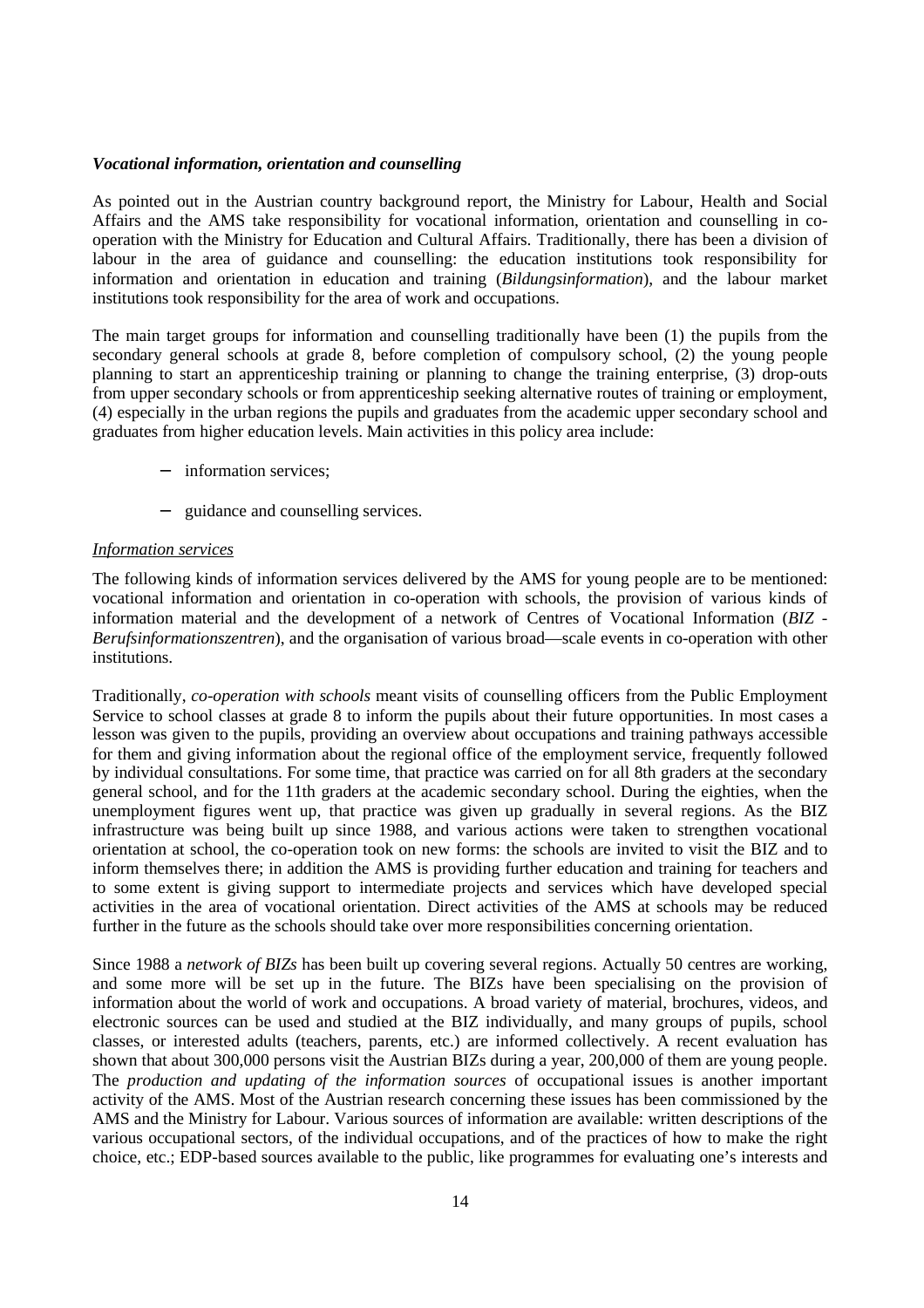abilities, information about occupations and vacancies, and a new multimedia programme concerning occupational choice is just being implemented; various video material of occupations are available for individual or collective information. A recent evaluation of the BIZ has shown that a high proportion of young people, approximately one—third of the visitors, have been confronted with vocational information for the first time. However, a direct impact on occupational choice is reported by a small proportion of visitors (about 5%).<sup>4</sup> For the future, the services for adults will probably be extended, and especially the development and implementation of an information system for the training market is projected. Concerning the production of material, the electronic and self-service sources will be extended.

In co-operation with various other institutions, the education authorities, the social partners, economic organisations, etc. some *large*—*scale events* are organised in the Austrian regions concerning educational and occupational opportunities. Especially the Vocational Information Fairs (*Berufsinformationsmessen*) have turned out to be successful means for information of young people.

## *Guidance and Counselling*

The main activity of guidance and counselling for young people concerns the labour exchange on the apprenticeship market. It is estimated that in 1995 the registered vacancies covered about 60% of all vacancies for apprenticeships and that the registered applicants covered even 68% of new apprenticeships.

In addition, guidance and counselling is provided for young people who are confronted with problems in finding employment or an appropriate training course. Many regional offices are employing special officers or special units for the individual counselling of young people.

## **Reform strategies concerning the apprenticeship system**

In Austria, there are indications for structural changes in the education and training system since at least the beginning of the nineties, comprising first a long—term shift of participation from apprenticeship to full-time schools, and second – more recently – signs of an erosion of the traditional apprenticeship system indicated especially by a decline of the enterprises' demand for apprentices. The overall situation can be characterised as follows: Within relatively favourable overall conditions on the youth labour market a shortage of training places for apprentices was noticeable in 1996, and the situation sharpened in 1997. That shift occurred, as an ongoing decline of training places coincided with the beginning of a mid-term demographic upturn of applicants for apprenticeship. The wider framework of that shift are more general, uncertainties about the structural changes pointed to above, especially the labour market consequences of the rising participation in the full-time schooling and the university sector are not clear, and frequently under dispute among the principal actors. An oversupply of graduates from schools and universities is feared, especially by representatives from the small and middle enterprise sector, and there are some signs of rising unemployment in that group. However, the age composition of the unemployed points to a declining share of younger people and largely to a stagnation of numbers of the younger unemployed within an overall rise of unemployment figures. It should be mentioned, too, that the long term demographic projections show a stagnation or decline of the young age—groups in absolute and relative terms.

With this background in mind, the political scene has been highly alarmed by the problems on the apprenticeship market, and a broad government initiative for a programme to overcome these problems was launched in summer 1997. That programme has been described in more detail in the background report (see ANNEX 1) and will serve as a starting point for our analysis of the current policy. The analysis will concentrate on the policies concerning the apprenticeship system because the existence of that system

 <sup>4</sup> Nowak, G. (1997), BerufsInfoZentren (BIZ) in Österreich. In: BMAGS (ed.) Jugend – Bildung – Beschäftigung. Vienna.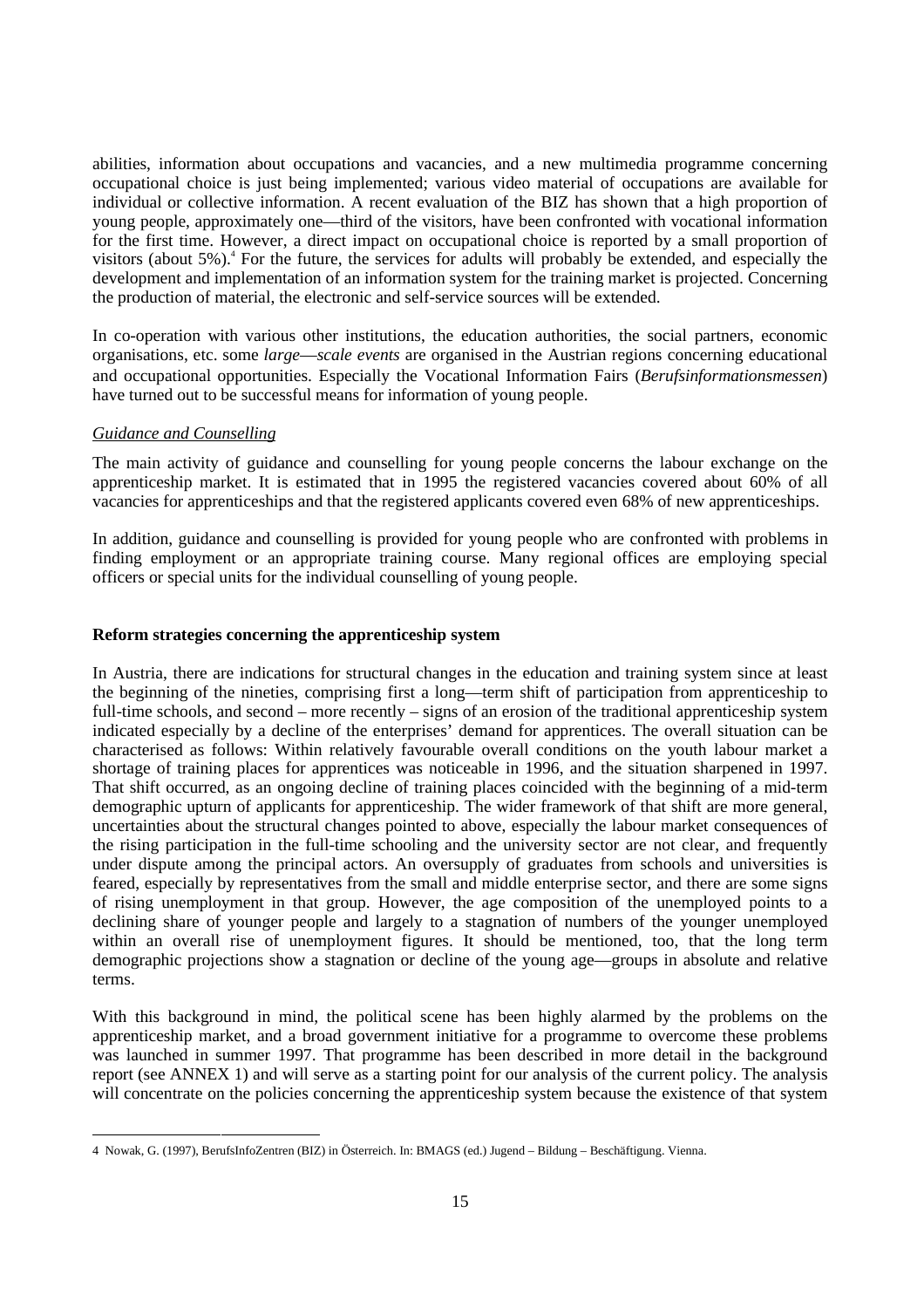must be seen as one of the most important vehicles of the rather smooth transition process from education to employment.

#### *The main actors in the system and their policy options*

Conflicting views and positions among the principal actors in the policy system are forming a framework which produces constraints for policy development. Concerning the principal actors in the apprenticeship system, we first have to consider the *organisations of the social partners* as representatives of employers on the one hand, and of employees on the other hand (chambers, trade unions, etc., which are forming a centralised, but nevertheless also strongly differentiated and complex system of representation of interests); that organisations have a consultative position concerning the regulation of the system which is functioning on an informal, as well as on a formalised basis; in addition, the employers' organisations are involved in the administration of the system, too (that means that there is some imbalance concerning the influence of the social partners in the system, giving the employers' side more say then the employees' – this is to be mentioned because it has frequently been a source of political conflict and dispute and may be judged as an important factor which undermines trust among those parties). It should be mentioned that some important aspects concerning the apprenticeship system, especially the financial compensation for the apprentices (their "wage"), and some aspects concerning the employment conditions, are under the responsibility of the social partners, due to the collective bargaining process.

Another principal part in the system is the *Ministry for Economic Affairs,* which is mainly responsible for the regulation of the enterprise part of the system, containing also the classification of the principal occupational units (*Lehrberufe*). In several aspects the proposals of the social partners have to be adopted by the Minister for Economic Affairs, who may adopt, change, or reject them.

A third principal actor is the *Ministry for Education*, which is – partly in combination with the *Länder*-Authorities – responsible for the part—time compulsory schools for apprentices (*Berufschule*).

The main regulations of the system are based on law, so that *the political parties* have to take the decisions via the legislative process. Some of the crucial decisions, especially concerning the schooling issues, have to be taken by a qualified majority so that a broad consensus is necessary for taking the decisions.

As a fourth active part we have to mention *the institutions responsible for the labour market (AMS and the Ministry for Labour)*, those organisations have to manage the transition process, including the services of vocational orientation and counselling, and labour market policies. However, those institutions which are to some extent directly confronted with outcomes of the system do not have much say in the decision making process concerning the shaping of its structural traits.

For decades there have been political links constituting two chains of active parts in the system, which have combined the mentioned institutional parts with the political parties, as the *Österreichische Volkspartei* (ÖVP) had connected the employers' organisations and the Ministry for Economic Affairs on the one hand, and the *Sozialdemokratische Partei* (SPÖ) had connected the employees' organisations, the Ministry for Education, and the Ministry for Labour. That clear cut system does not exist any longer as there has been a change in political parties leading the Ministry for Education.

Concerning the strategic orientations for political choices the mentioned *chains of active parts* linked to the social partners, have certain preferences for solutions. That means that each of the social partners, and their attached chains of active members, are systematically tied to one of the sides of the dual system: the employers' side is opting for solutions in the *enterprise part* of the system, including deregulation, and especially lowering costs for firms – the employees' side is opting for solutions in the *public and institutional part* of the system, including regulation and control over enterprises' activities. Thus, each of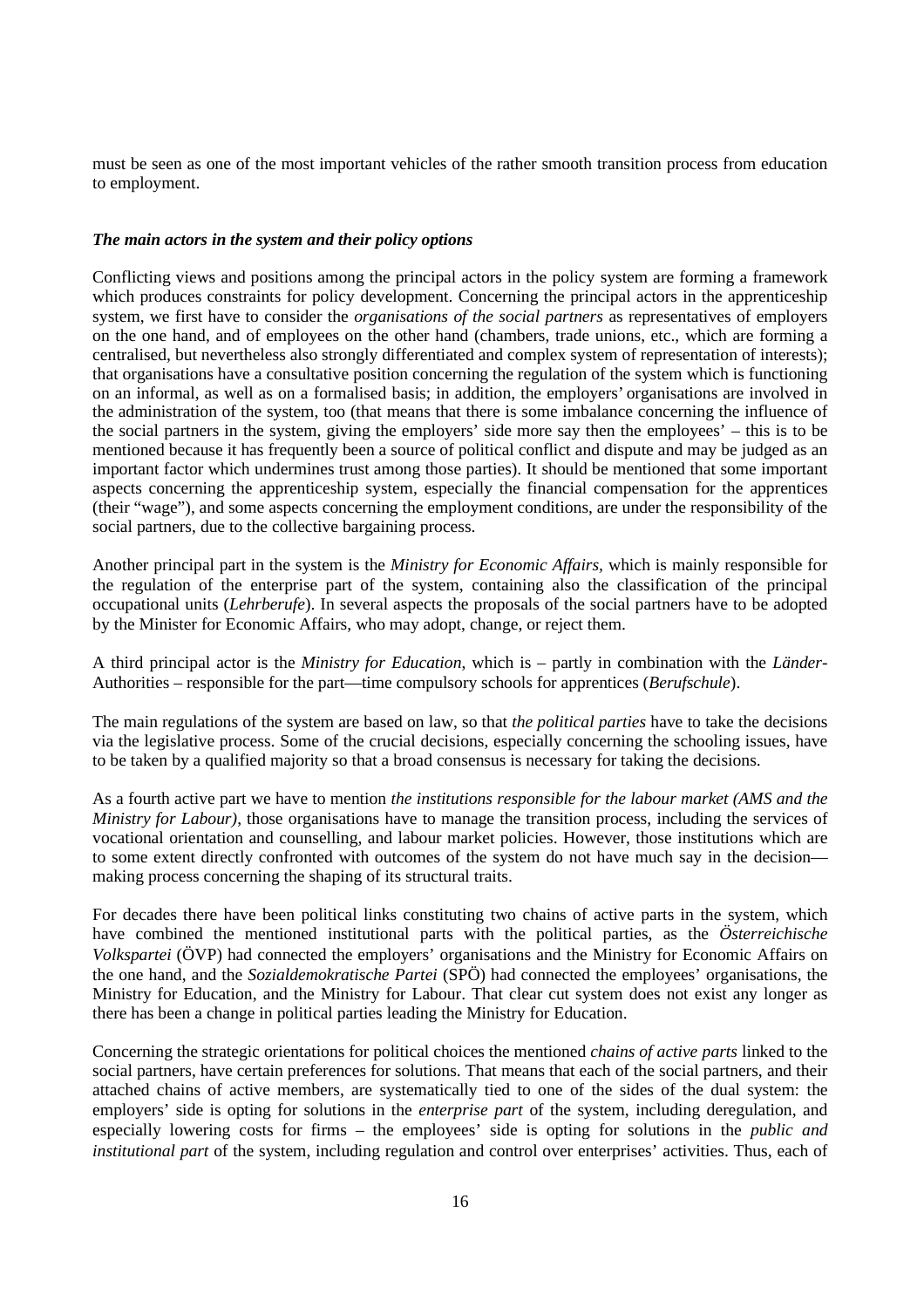the two sides has developed its own programme for reform. Those programmes, however, have pointed in opposite directions. A stylized and somewhat "overstated" picture may be given as follows:

| <b>Employers' positions and options</b>                                | <b>Employees' positions and options</b>                                     |
|------------------------------------------------------------------------|-----------------------------------------------------------------------------|
| Apprenticeship training as a <b>service</b> for<br>economy and society | Apprenticeship training as a duty                                           |
| pointing to <b>costs and investments</b> of training                   | pointing to <b>returns</b> from apprentices' work                           |
| judging apprenticeship as career<br>opportunity                        | judging apprenticeship as <b>dead-end street</b>                            |
| policy should be built on trust in enterprises                         | policy should be built on <b>accountability</b> ,<br>control and evaluation |
| additional funds to be raised by cost cutting                          | additional funds from the enterprise sector,                                |
| or from the <b>public</b>                                              | especially from non-training enterprises                                    |
| flexibility and deregulation of training                               | regulation of provision, legal entitlements                                 |
| provision and of work regulation                                       | for apprentices                                                             |
| extending <b>enterprises</b> ' <b>authority</b> in training            | extending public authority in training                                      |
| judging enterprises' practices as                                      | judging enterprises practices as                                            |
| adaptive/innovative                                                    | traditionalistic                                                            |
| maintaining the occupational structure                                 | changing the occupational structure                                         |
| extending time in enterprise                                           | extending time at school or in intermediate<br>training institutions        |
| lowering apprentices' compensation to                                  | rising compensation to make apprenticeship                                  |
| loosen the burden for enterprises                                      | more attractive                                                             |

The underlying strategic patterns have produced a policy process of destructive opposition rather than productive compromise among the principal parts for decades. To understand those mechanisms we must take into account the complexity of the system, both in terms of the regulations and of the regulators which are interacting with a high degree of diversity in terms of training enterprises. Special features to be mentioned are differences between the sector of crafts and small trades on the one hand and manufacturing industries on the other hand, the latter have taken a more compromising position towards the employees' positions; furthermore, the part—time compulsory schools for apprentices do have a special position within the education system, being separated in administrative terms from the full—time vocational schools and colleges, including the provinces in the financing and controlling system, employing a separate category of teachers, etc.

The following important issues have certainly placed the climate in the policy process considerably under stress:

- negotiations among the social partners during several years about reform of the occupational profiles have not been adopted to law although they have brought about consensual results;
- − the time for compulsory school has been extended one-sidedly without giving a financial compensation to the enterprises ;
- a radically deregulated draft for a reform of the Vocational Education Law has been brought into the process recently;
- − negotiations among social partners about the set up of training funds have not been successful.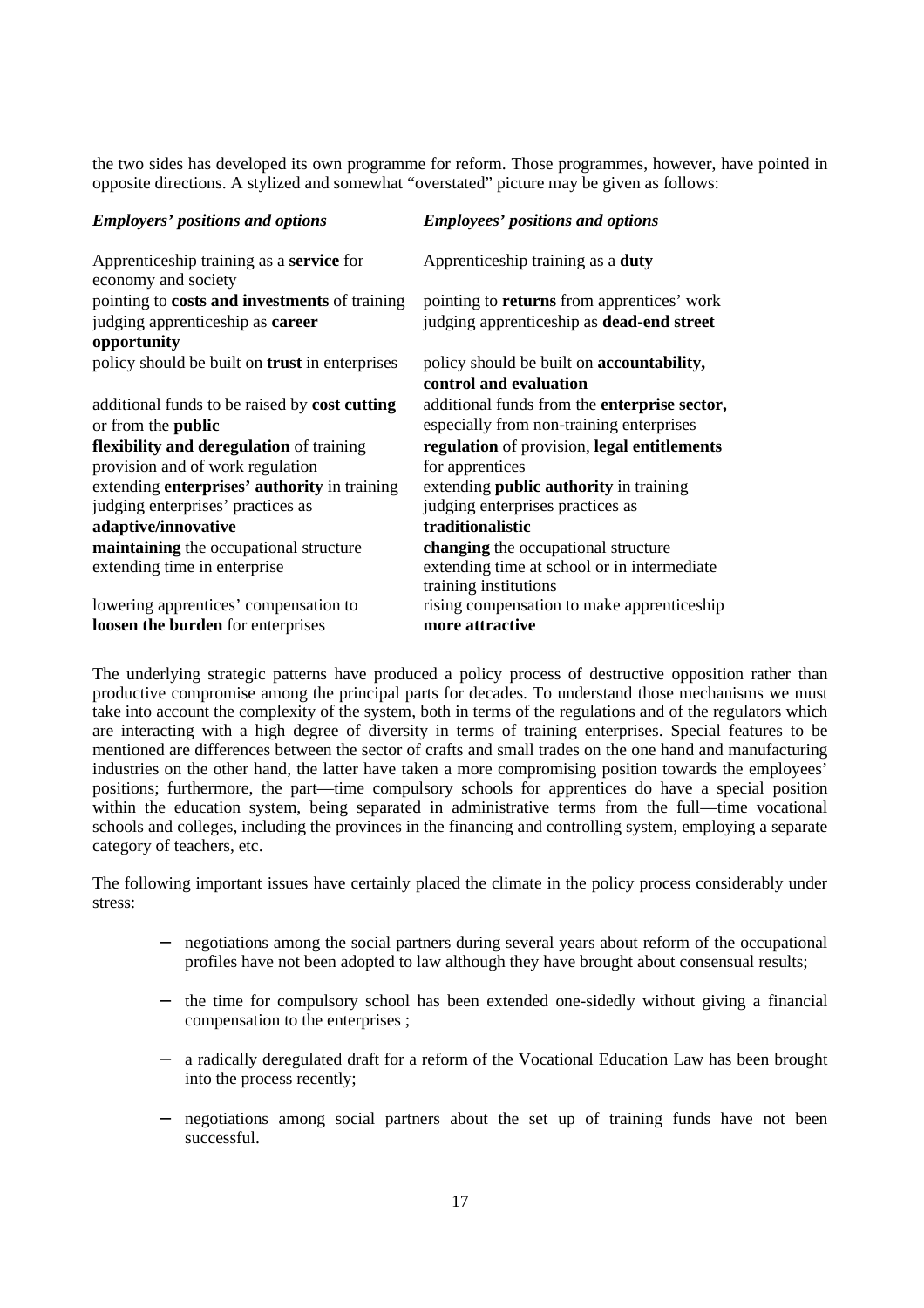In sum, there has been a situation with the employers' side opting for a strategy which may reduce costs and increase discretion and control for the enterprises, including deregulation and reducing "*bureaucracy*" – whereas the employees' side has been opting for reforms which may require additional funds to be raised by the non-training enterprises. The respective strategies also include opposite positions concerning the location of apprenticeship in the overall education and training system: on the employers' side the overall incentive structure for educational choices is judged as being distorted towards full-time school and university, thus seeing a systemic solution in an increase of the incentives to choose an apprenticeship programme by putting higher prices on the alternative programmes – on the employees' side the apprenticeship system should be made more attractive by an overall qualitative improvement raising its status in the system, including broader profiles, mechanisms of quality control for enterprise training, increasing the non-enterprise components of training, etc.

## *The policy initiative from 1997*

Considering that background, the government's initiative formulated a broad and potentially compromising programme for reform which took up most of the contested issues. Some measures have been implemented rather quickly, and the situation on the apprenticeship market could be improved for 1997. However, a rather high input of money, especially from labour market policy,<sup>5</sup> for the provision of alternative training opportunities was necessary for rather short-time effects. Thus, a more long—term systemic and sustainable perspective concerning reform came to the foreground more recently. In the course of that discussion the opposite orientations revived markedly. The policy debate about the reform of apprenticeship has been carried further into the framework of the development of the National Plan for Employment, which should be delivered to the European institutions in April 1998.

#### *Short*—*time measures for the improvement of the situation in 1997*

Short—time measures have included two programme chapters: a package of labour market policy measures and a special programme (*Sonderprogramm*) which should have induced public authorities to provide opportunities for those young people who remained unemployed or without training because the apprenticeship package did not work in favour of them. The Public Employment Service (AMS) changed its objectives for 1997, and shifted about 20% of the budget for active labour market policy to youth measures (about one—third were projected for the promotion of apprenticeship, and the remaining two thirds for counselling, vocational orientation, transition measures, including employment promotion measures, and qualification).

The labour market policy package included the following measures:

- − Massive attempts of acquisition of training opportunities for apprentices in the private sector as well as in the public sector (promotion, information, public relations);
- − promotion of additional apprenticeship opportunities in training workshops, and individual subsidies ("Beihilfen") for the promotion of apprenticeship training:
- − widening of the activities for vocational orientation ("Berufsorientierungskurse");
- − continuation of the ongoing programmes for transition, qualification, and employment measures for youth.

The following measures were projected in the special programme:

 <sup>5</sup> Some estimates show that about 20% of the means of active labour market policy have been spent on measures to improve the situation on the apprenticeship market.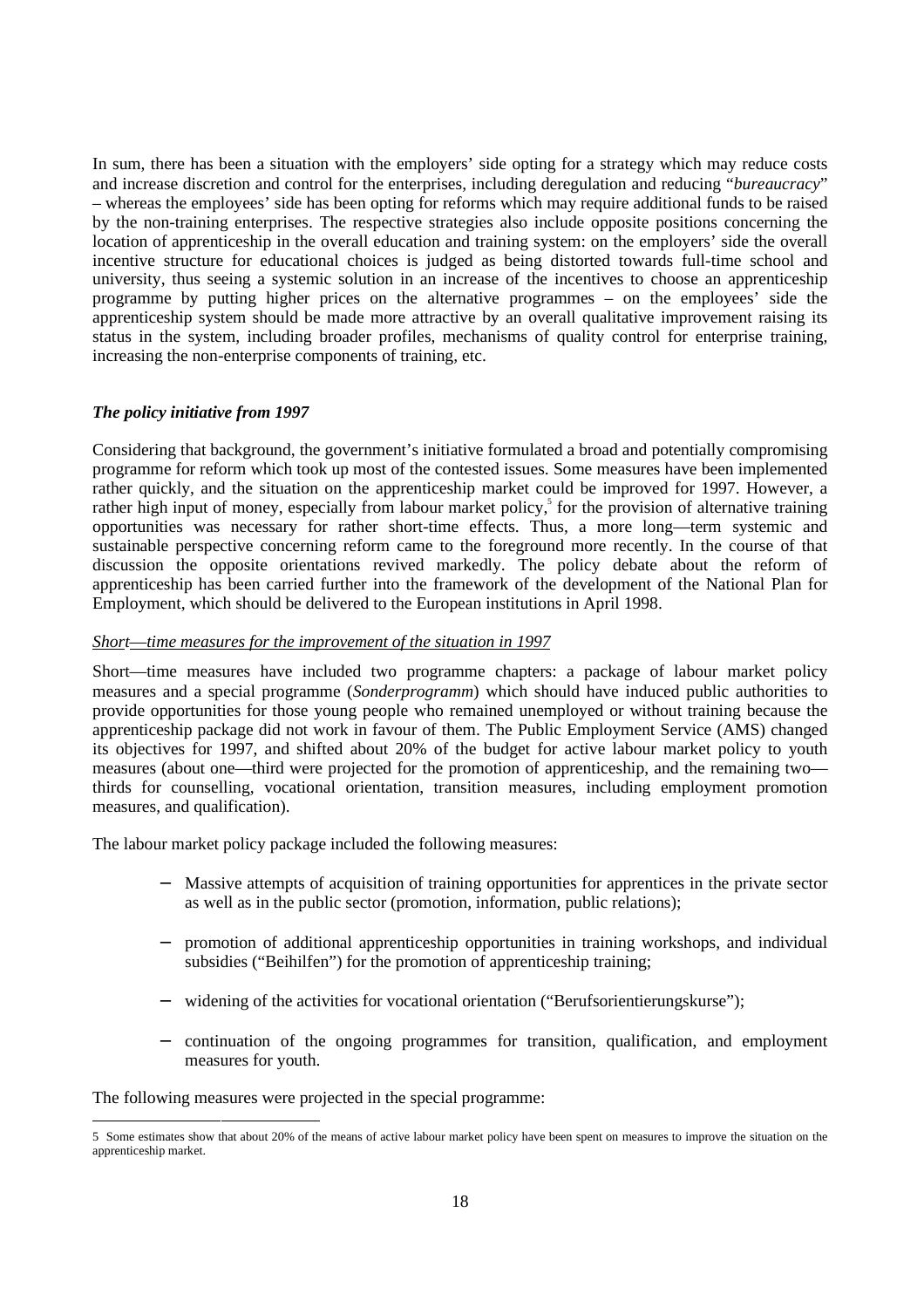- − Additional training places in the full-time TVE-sector;
- provision of additional apprenticeships by public authorities and by institutions in the non-profit sector;
- special task forces for the acquisition of apprenticeship training places;
- − development of strategies to spread apprenticeship to the new employment sectors of the future (e.g., Information-Services, Counselling);
- − development of "positive discrimination"-strategies for enterprises which are investing in training;
- − development of Training Foundations ("Lehrlingsstiftung") and of "Training on the Job" models to promote transition for unemployed graduates from full-time schooling;
- − establishment of a project management by the involved institutions (the public employment service, the education authorities, and the social partners) at the regional level responsible for the implementation of the special programme.

In sum, opportunities for about 20.000 young people were projected to be provided through those kinds of measures (10.000 through labour market policy measures, 10.000 through the special programme). Very incomplete information is available about the delivered measures and the resources used. The difficulties of an assessment are partly a result of the decentralised delivery and regulation of the measures (e.g. the *Länder* have decided about the specification of target groups and the amount of support under special conditions).

Nevertheless, we can get some rough impressions of the possible impacts of the measures. The following table gives some indications of the possible effects of the programme. The development on the apprenticeship market changed from a downturn to an upturn. The maximum estimation, which takes the projected figure for 1997 as a baseline, has 4.000 additional apprenticeships as a result. About 1.300 additional young persons were in labour market training in December 1997. The youth unemployment figure was reduced by 1.000 compared to the year before.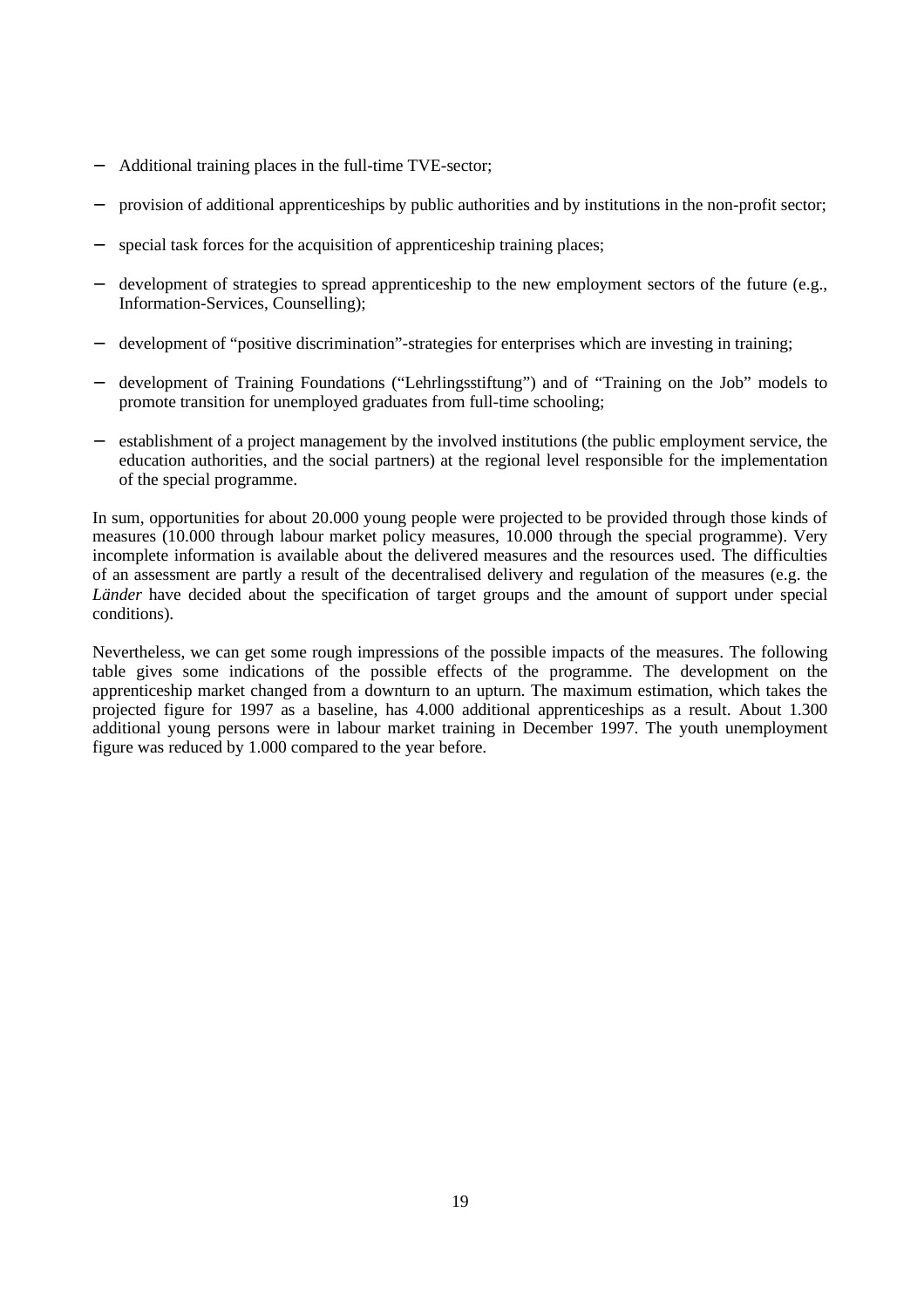## **Changes on the Youth Labour Market 1994—1997**

|                        | Unemployed apprentices | Beginners of apprenticeship |
|------------------------|------------------------|-----------------------------|
| $1994 - 95$            | $+600$                 | $-2400$                     |
| $1995 - 96$            | $+1500$                | $-200$                      |
| $1996 - 97$            | $-1100$                | $+3100$                     |
| $1996 - 97* projected$ | $+600$                 | $-900$                      |
| 1997* projected - 97   | $-1700$                | $+4000$                     |

|             | Participation in Labour Market Training |                 |                 |
|-------------|-----------------------------------------|-----------------|-----------------|
|             | $15 - 18$ years                         | $19 - 24$ years | $15 - 25$ years |
| $1993 - 94$ | $-32$                                   | $-448$          | $-480$          |
| $1994 - 95$ | $+335$                                  | $-310$          | $+25$           |
| $1995 - 96$ | $+761$                                  | $+434$          | $+1195$         |
| $1996 - 97$ | $+1458$                                 | $-146$          | $+1312$         |

|             | 15—25 Unemployed |
|-------------|------------------|
| $1994 - 95$ | $-700$           |
| $1995 - 96$ | $+2600$          |
| $1996 - 97$ | $-1000$          |

However, the Austrian public criticised low results in relation to invested means. It seems that the AMS has spent all of the projected money, which was meant to provide 10.000 additional training places. The average sum of about 1.4 billion ATS for about 10.000 places is on average ATS 140.000 per place; that amount is two to four times higher than the estimated net costs of the enterprises for an apprentice per year and it is about twice of average costs of a pupil in compulsory school. In relation to the costs of an apprenticeship to the enterprises, the support is roughly one quarter of gross costs and near the estimations of net costs. So it is frequently criticised that dead weight may be rather high. One factor may be that apprentices might otherwise have been taken up without support. An indicator for that may be a delay of registering vacancies at the AMS, so that the applicants would fulfil the condition of certain spells of registering. Indeed, we can observe a shift of the number of vacancies from summer to autumn, a similar shift has been observed in 1983/84 (see chart 13).

Recently, the shift of the priorities in labour market policies that had led to problems for other target groups has been criticised. In addition, it remains an open question, how far next years' budget of the AMS will be affected by the policy in 1997, e.g. by programmes which last longer than one year, or by a shift of parts of the expenditure to the next year. Especially the support for apprenticeships in workshops is a very expensive measure, and it takes three years to complete the course. For the "trial" models average costs of about 200.000 ATS per year have been estimated. As we will see, those institutions are also seen as possible roots for a new alternative sector of apprenticeship.

The short—time measures in 1997 probably have had an impact in improving the situation during that year. However, the representative body of the employers (Wirtschaftskammer) has stated recently that the massive support may have been induced by exaggerated fears of a crisis on the apprenticeship market. The increase of the number of apprentices in 1997 would indicate that the enterprises would have taken on a sufficient number of apprentices in any case.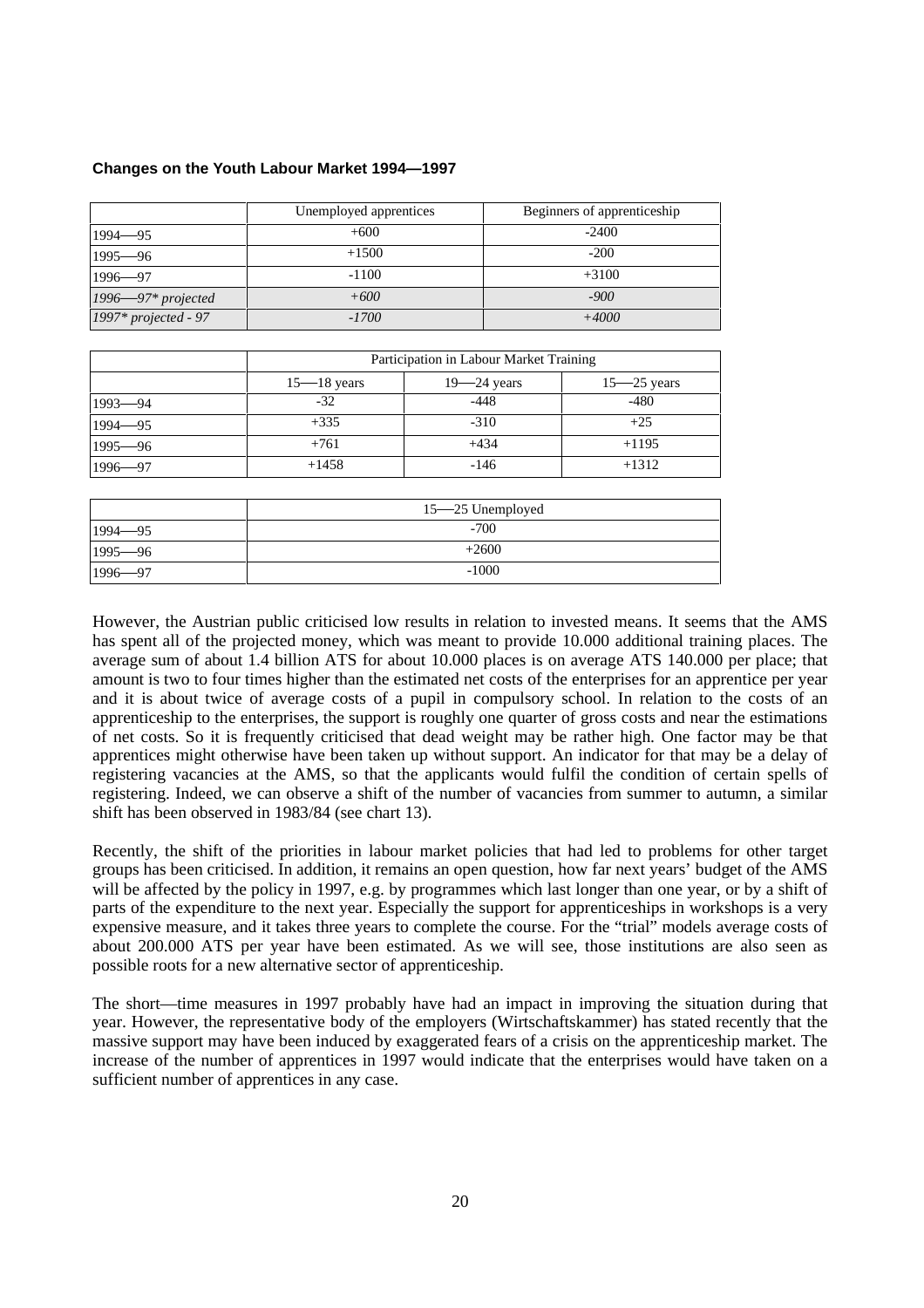## *Proposals for reforming apprenticeship*

The government's programme has proposed a set of reforms of the apprenticeship system that affected various laws and regulations (e.g., the Vocational Training Act and its regulations, the Social Security Laws, the Youth Protection Laws, the Labour Legislation, and the regulations of the education system). Several measures to adapt the conditions have been taken during 1997. Some more substantial issues have been discussed in the process of the development of the National Plan for Employment in 1998, which is to be adopted by the Federal Government at the end of April 1998. A draft from the end of February 1998 gives an overview of the main points of discussion.

The following issues have been reformed in 1997:

- ♦ loosening of employment protection of certain kinds of apprentices, easier access to apprenticeshipleave examinations and more flexible accreditation of training credentials from outside the realm of the Vocational Training Act;
- ♦ change of requirements for trainers' qualifications;
- ♦ development of *new* apprenticeship trades and some *broader profiles* of apprenticeship training;
- ♦ loosening of restrictions for youth in employment protection laws and regulations;
- ♦ reducing non-wage labour costs for apprentices by redistribution of social security payments of the employers from apprentices' remuneration to salaried employees' wages.

As a long—term project, a proposal for an assessment of the institutional structure of the administration of the apprenticeship system (e.g. the development of councils for the implementation of quality management in apprenticeship training nominated by the social partners) and an analysis of the now fragmented structure of responsibilities among the various institutions to find a convenient co-ordination mechanism, has also been included in the governments' programme. However, that proposal has seemingly been postponed to the future. Several discussions are going on, and the demand for more substantial reforms seems to rise on the political agenda. The development of the coming years, especially whether the decrease of the apprenticeship system will go on, or whether it will be stopped, may be crucial for the path the apprenticeship system will take.

## *Recent proposals*

The employers' organisations (*Wirtschaftskammer Österreich*) put their emphasis especially on the issue of the abilities of the applicants for apprenticeship. The crisis is not seen as one that is caused by the enterprises' low demand. Rather, the applicants who remained unemployed would lack the necessary abilities for an apprenticeship. That problem would be reinforced by the high level of employment protection and the rising costs of apprenticeship.

Consequently, the following proposals are central for the employers' side:

- measures to increase the abilities of the applicants by preparatory courses, and the development of new apprenticeships for the remaining "low-ability" group;
- loosening of the employment protection of apprentices so that the contract could be dropped after half of the time, possibly to be assessed by some kind of achievement tests;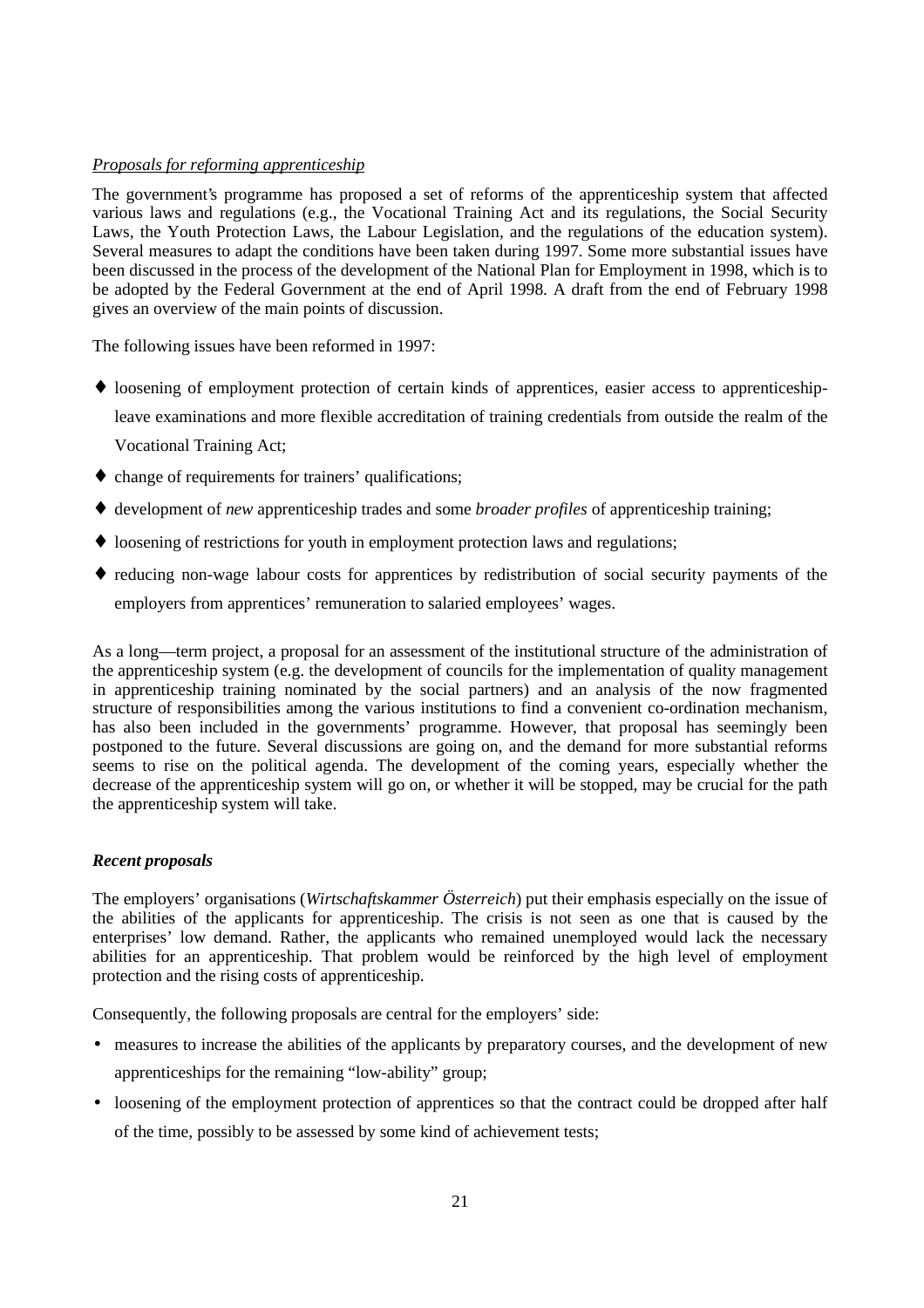• cutting the enterprises' costs by shifting the financial compensation (wage) for the time at the compulsory school to the public budget (in fact about 20% of the wage costs would be affected by that proposal).

The employees' organisations put their emphasis on the provision of alternatives to apprenticeship if the enterprise sector is not able to provide a sufficient number of training places at a certain level of quality. One aspect of quality is the extent of overall conditions of apprenticeship which provide an attractive alternative to full-time schooling. About half of the apprentices are estimated to have a low—income social background so that wages are an important incentive for that group – that means that the other half could potentially apply to full-time schooling if the conditions worsened. Another aspect is the quality of training, which is meant to be controlled by the system of regulations. Deregulation at cost of quality is rejected as a strategy to provide more training places.

The employee's organisations have delivered a proposal to build up a kind of vocational school providing an alternative to enterprise training. The resources of the part—time vocational school for apprentices should be used for that school. This new kind of school should ideally provide the qualification of an apprenticeship, so that a 1:1 transition would be possible if one can find a training place – if not, in last resort schooling should carry on until a full apprenticeship qualification is acquired. Several pilot programmes using a new setting for apprenticeship, which is not linked to a certain enterprise but uses mixed settings, e.g. short—time training spells in various enterprises, intermediate training workshops, schools or institutions for adult education, have been set up parallel in the area of labour market policy (see above: support of apprenticeship in workshops).

The underlying strategy of those programmes may be called a change from the *dual* system to a *trial* system, which is built on the three learning and training environments: enterprise, school, and intermediate institutions. The strategy to build an alternative source for training is to some extent based on the expectation that structural forces on the demand side may lead to a further decline of apprenticeships to about 30% of an age—group. The employers' organisations have heavily opposed the proposals to build up an alternative path to apprenticeship credentials. Their strategy follows the purpose to reduce costs and regulations and give more room to the selection among apprentices, e.g. to develop credentials which cover only parts of an apprenticeship occupation (*Anlehre, Stufenlehre*, etc.).

Concerning the aspect of costs the employees' organisations have been proposing some mechanisms for several years which would redistribute financial means from the non-training enterprises to the training enterprises. It is pointed out that the main financial factor is the apprentices' compensation, which is under the responsibility of the social partners by the collective bargaining mechanisms. In addition, for structural and quality reasons a fixed level of financial compensations for all enterprises is seen as the second best alternative.

At the end of February the draft of the National Employment Plan had included the conflicting positions taken by the Ministry for Economic Affairs on the one hand and the Ministry for Labour on the other hand. In the meantime, the establishment of a "Berufsfachschule" at the Berufsschule as an intermediate instrument for young people who cannot find an apprenticeship has been agreed upon by the social partners. However, there are still objections of the Ministry for Education for financial and legal reasons. Some forms of lower—level apprenticeships (Vorlehre) as an intermediate alternative for applicants with low achievement levels also have been agreed on. The aspect of financing has not been solved so far. A new development has arisen concerning that issue as some provincial governments will be willing to take over at least temporarily the costs of the apprenticeship compensation during time of school.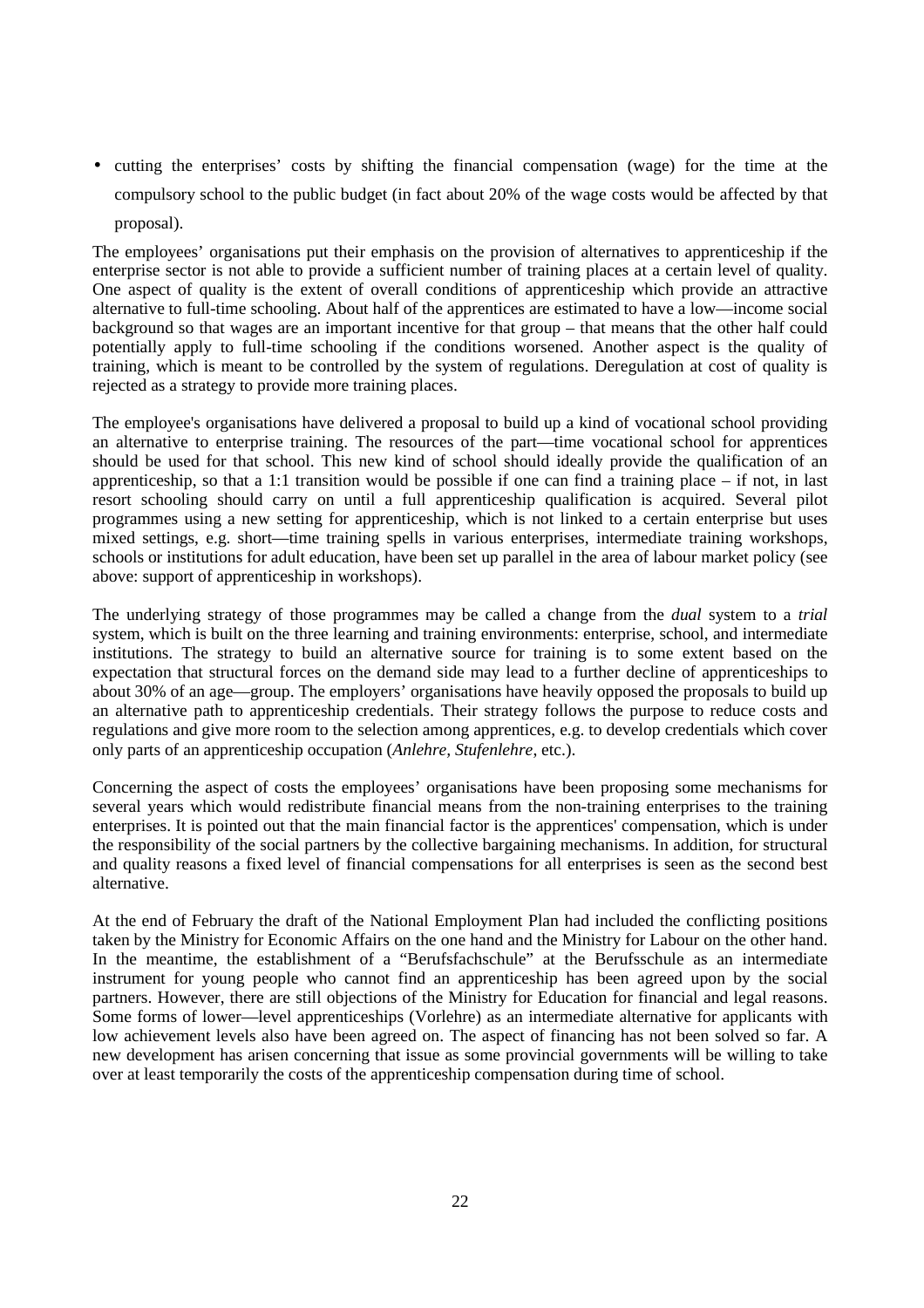## **Conclusions**

Compared to other countries the problems of the Austrian youth labour market are few. The background report has given some explanations for that phenomenon, especially pointing out the existence of the apprenticeship system and a high political priority of combating youth unemployment at a time when problems are increasing.

An in—depth analysis of the issues of youth labour market policy, including the reform of apprenticeship, can add to the understanding of why youth unemployment in Austria has remained comparatively low so far. The main conclusion seems to be that it has been *a combination of factors* rather than one specific asset of the Austrian system alone which has caused that successful performance. The following four factors are mainly contributing to the low youth unemployment in Austria:

- The existence of an apprenticeship system which builds a direct bridge between training and employment and opens up a training option for young people who failed at school.
- The parallel existence and broadening of a system of upper secondary schools which provide a diverse supply of vocational education and training.
- − The inclusion of the apprenticeship system in the system of labour exchange is a basis for a quick signalling of changes and which serves as an alarm; it also induced the development of a broad supply of labour market policy measures for young people.
- − A very strong priority for combating youth unemployment among the political actors and the social partners who have been determined to prevent its rising as first signs are observable.

The analysis shows that the existing institutional framework is providing various options for young people which are activated very quickly at the first signs of arising problems. It seems that the combination *of varied opportunities* to take up young people on the one hand, with the sensible *warning and the willingness to take action* on the other hand, is crucial for the functioning of the system. No active part has to bear the burden alone and some lack of co-ordination may be an asset of the system because each of the system's elements cannot rely on the other parts.

Concerning *labour market policy* the issue of their impact must remain open. Evaluation practice has developed to some extent during the last decades, however, the activities are concentrated on special aspects far too much to bring about a clear picture of the impact of youth labour market policy.<sup>6</sup> The reform of the AMS has led to steps towards a *management-by-objectives* strategy, however, the recent policy may be taken rather as an example for the lack of a clear and consistent policy than for the high level of flexibility. If there are clear objectives to be reached, it seems difficult to shift 20% of means to unprecedented objectives within such a short time period.

An assessment of the recent policy strategies and the kinds of reforms and measures that may lead to sustainable development of the *apprenticeship system* should take into account the issues of implementation within the current policy framework into account, such as trust, consensus, acceptance, and the like. The main questions remain open for further investigations:

• First, the causes for the decline of apprenticeship should be clearer than they are now. Especially possible systemic effects that make the traditional setting of Austrian apprenticeship less economically functional should be taken into account. Three aspects seem to be most important in this respect: the range of occupations which are strongly tied to the traditional manufacturing sector, the qualification

 <sup>6</sup> Cf. Lassnigg, L. (1997): Evaluation of Labour Market Policy – Methodological Issues. IHS-Reihe Soziologie, Nr.16, Vienna.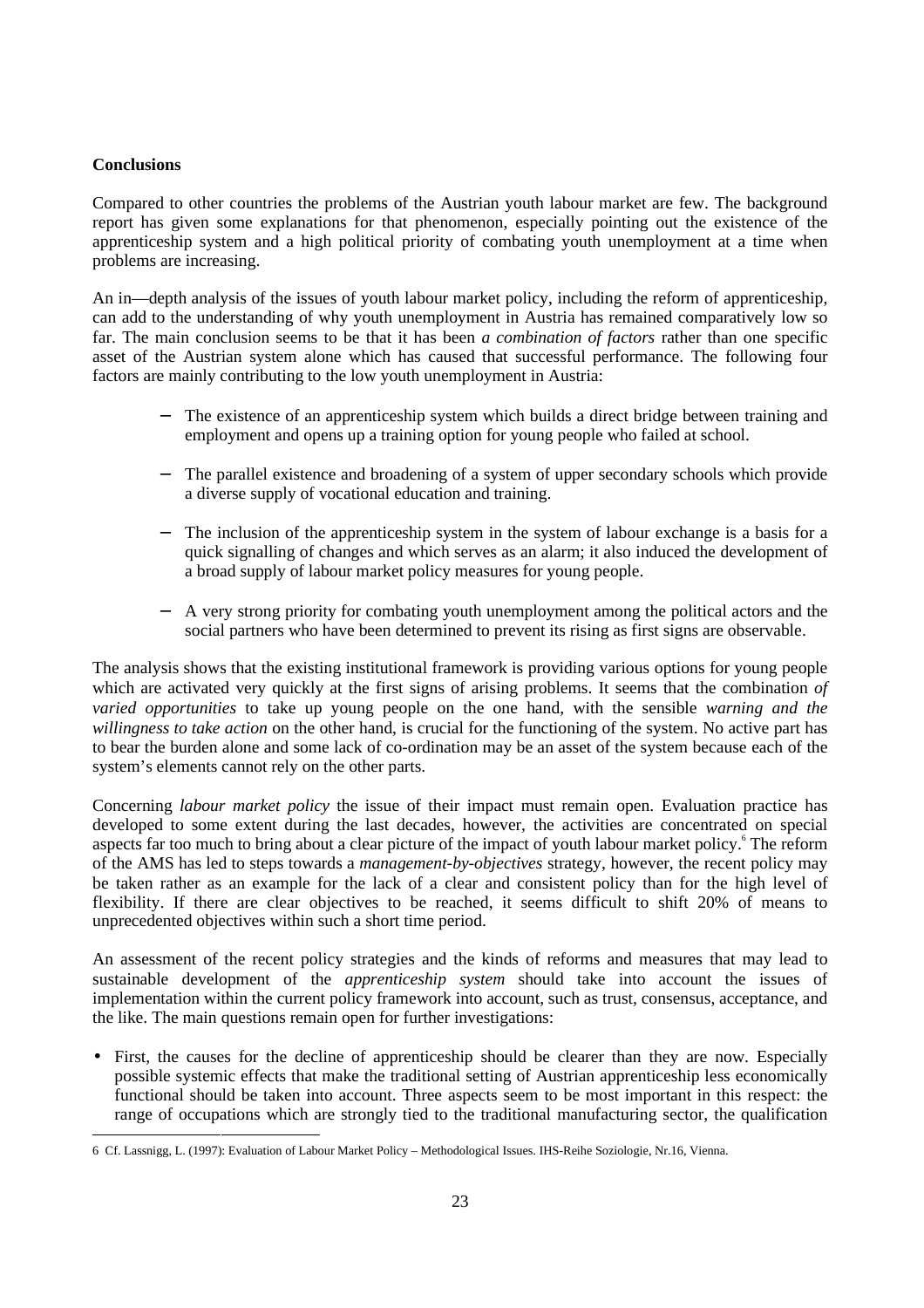level and profile of apprenticeship as compared to the respective profiles of schools, and the factors which are guiding the competition between apprenticeship and full-time schools (e.g. the young peoples' educational choices and the enterprises' selection choices).

- Second, the configuration of contributions by the various active members of the system, and the respective returns, should be made clearer than they are now. Up to some extent this is a matter of fact (who pays for what, and who gets what?), however, it is a normative matter, too (who should pay how much?). It seems to be clear that each reform of the financing system can only be effective if a consensus about those aspects can be achieved. Currently, one-sided views of those aspects seem to predominate at both sides of the political framework.
- Third, the relationship between apprenticeship training on the one hand and human resource development and life-long learning on the other hand should be taken into account more explicitly. The development of strategies to strengthen that relationship may be potentially one of the most important points of departure for the future development of apprenticeship as well as the overall development of the *learning economy*.
- Fourth, a broader view, including international experience, should be taken to break up the somewhat narrow and also persistent options which are predominating the policy discourse. So, the evaluation criteria of policy options may be changed, e.g. bringing the new pressures for innovation and competitiveness into the training discourse.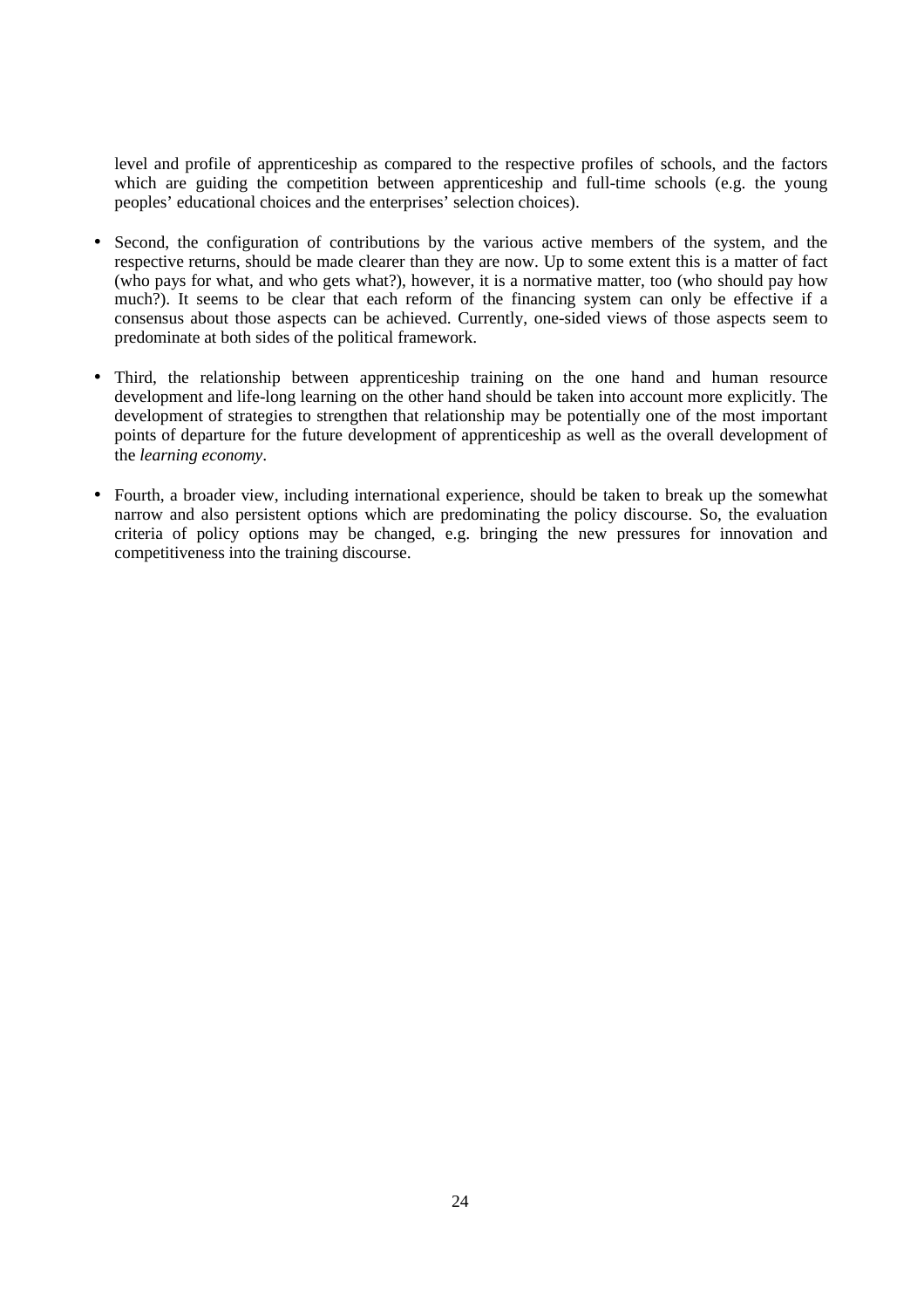## **ANNEX I (Box 1 from the Austrian Background report): The Elements of the 1997 Federal Government's Initiative for Training and Education**

#### *(1) Reforms of the apprenticeship system*

The reforms of the apprenticeship system are concerning various laws and regulations (e.g., the Vocational Training Act and its regulations, the Social Security Laws, the Youth Protection Laws, the Labour Legislation, and the regulations of the education system). The implementation of the programme is planned to be started in July 1997 or in autumn 1997. The following issues are included:

- ♦ Loosening of employment protection of certain kinds of apprentices, easier access to apprenticeshipleave examinations and shorter periods of training in certain cases – e.g. for young people holding a "*Reifeprüfung*" from Academic Secondary School (ASS) –, more flexible accreditation of training credentials from outside the realm of the Vocational Training Act
- ♦ Reform of the structure of the part-time Vocational School for Apprentices (VSA) towards a blockrelease system, or other flexible forms of time allocation for compulsory part time schooling, instead of a day-release system
- ♦ Change of requirements for trainers' qualifications to open up certain professional services for apprenticeships, more flexible practices for the registration of training enterprises and for specialized training establishments
- ♦ Development of *new* apprenticeship trades for the future trades and occupations, and of *broader profiles* of apprenticeship training either as a merger or as a combination of existing profiles ("*Gruppenlehrberufe*"), regular implementation of the pilot initiatives for "High tech occupations", updating the apprenticeship trades according to the new legal regulation of trades ("*Gewerbeordnung*")
- ♦ New solutions for the regulation of the number of apprentices in relation to the number of employees
- ♦ A task force for the development of strategies for the acquisition of additional training slots and for the improvement of the promotion strategies, including mechanisms for reallocation of funds for training
- ♦ Promotion of training equipment and establishments as well as of further education and training of apprentices
- ♦ Changes of outdated restrictions for youth in employment protection laws and regulations (especially concerning working time restrictions, and security regulations in case of work making use of dangerous equipment)
- ♦ Redistribution of social security payments of the employers from apprentices' remuneration to employees' wages, thus reducing non-wage labour costs for apprentices
- ♦ Implementation of compulsory educational and vocational information in the lower secondary school, and improvement of co-operation between schools and enterprises
- $\blacklozenge$  Reform of the Pre-Vocational Year in the  $9<sup>th</sup>$  grade of compulsory school
- ♦ Implementation of a "*Berufsreifeprüfung*" to improve access to higher education for leavers from apprenticeship training and 3 or 4-year courses at TVE-schools, and development of additional preparatory courses in the TVE sector
- ♦ An assessment of the institutional structure of the administration of the apprenticeship system (e.g. the development of councils for the implementation of quality management in apprenticeship training nominated by the social partners), and an analysis of the now fragmented structure of responsibilities among the various institutions to find a convenient co-ordination mechanism, has also been negotiated and will be further developed in the political decision-making process.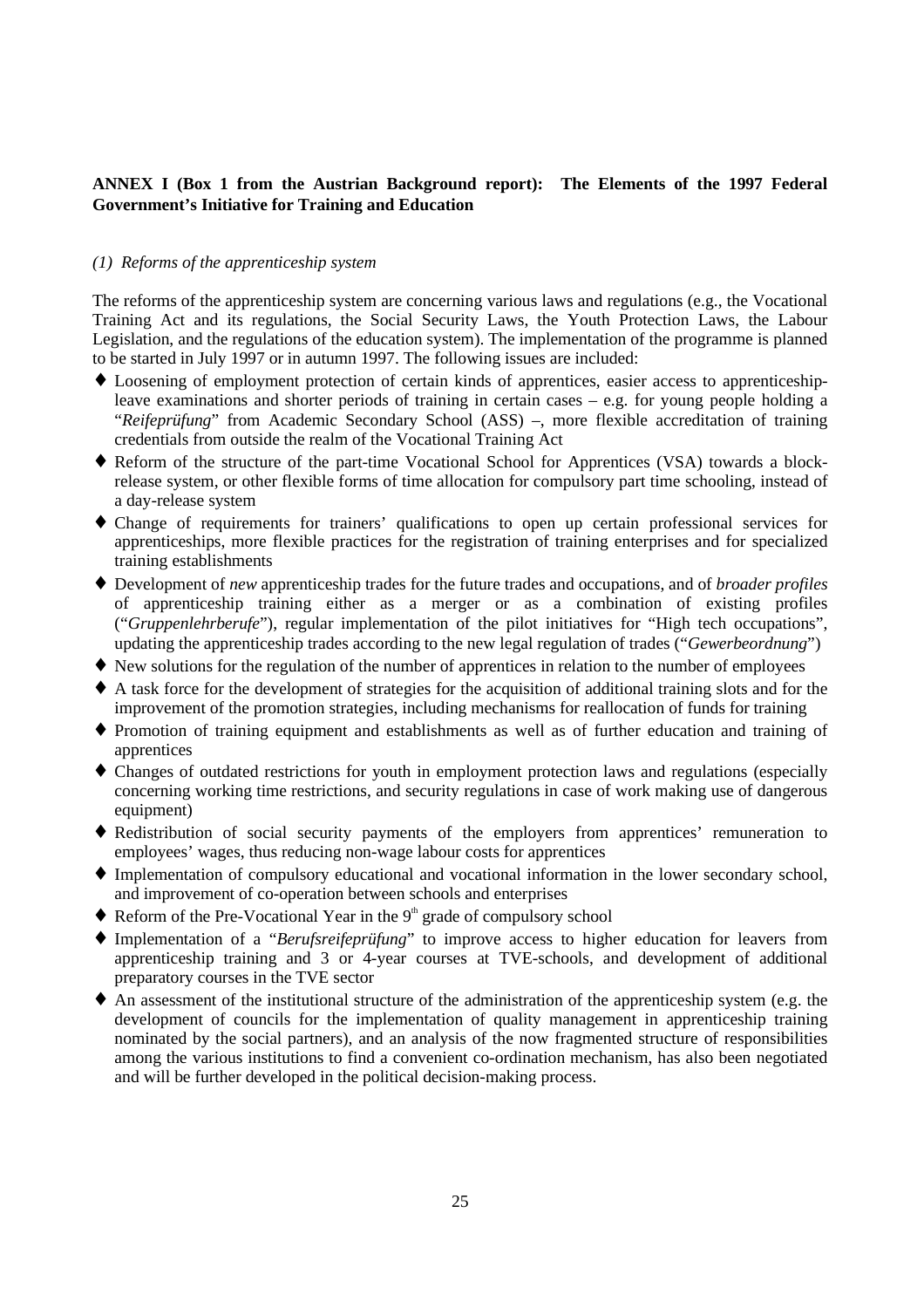## *(2) The package of labour market policy measures*

According to the lack of apprenticeship places the Public Employment Service ("*Arbeitsmarktservice*"- AMS-Österreich) has changed its objectives and has shifted substantial means towards the promotion of youth. In 1997 about 20% of the budget for active labour market policy are projected for youth measures, about one third of this amount for the promotion of apprenticeship and the remaining two thirds for counselling, vocational orientation, transition-measures, including employment promotion measures, and qualification.

The package includes the following measures:

- ♦ Massive attempts to acquire training opportunities for apprentices in the private sector as well as in the public sector, the setting up co-operative initiatives of various institutions (the local and regional authorities, the social partners, etc.) for the promotion of apprenticeships, widespread information and public relations initiatives in favour of a broadening of work and training opportunities for young people
- ♦ Provision of a special programme for the promotion of additional apprenticeship opportunities in training workshops, and individual subsidies ("*Beihilfen*") for the promotion of apprenticeship training
- ♦ Widening of the activities for vocational orientation ("*Berufsorientierungskurse*"), which include practical work experience in enterprises in order to promote transition into apprenticeships in the respective enterprises
- ♦ Continuation of the ongoing programmes for transition, qualification, and employment measures for youth.

Each of the regional divisions of the employment service at the *Länder*-level has developed a programme of youth measures based on an assessment of the situation on the market for apprenticeships. The programmes are included in the Government's Initiative Document. Opportunities for more than 10,000 young people are provided in the package for labour market measures, about 5,000 of these opportunities have been realized already.

## *(3) The special programme ("Sonderprogramm")*

The special programme is projected to provide additional opportunities for young people who remain unemployed or without training, because the apprenticeship package does not work in favour of them for some reason or another. The following measures are included:

- ♦ Additional training places in the full-time TVE-sector
- ♦ Provision of additional apprenticeships by public authorities and by institutions in the non-profit sector
- ♦ Special task forces for the acquisition of apprenticeship training places (e.g. trying to motivate training enterprises who had dropped training, or finding new training enterprises through information activities)
- ♦ Development of strategies to spread apprenticeship to the new employment sectors of the future (e.g. Information-Services, Counselling)
- ♦ Development of "positive discrimination"-strategies for enterprises which are investing in training
- ♦ Development of Training Foundations ("*Lehrlingsstiftung*") and of "Training on the Job"-models to promote transition for unemployed graduates from full-time schooling
- ♦ Establishment of a project management by the involved institutions (the public employment service, the education authorities, and the social partners) at the regional level responsible for the implementation of the special programme.

In sum new opportunities for about 10.000 young people are projected to be provided by the measures in the special programme.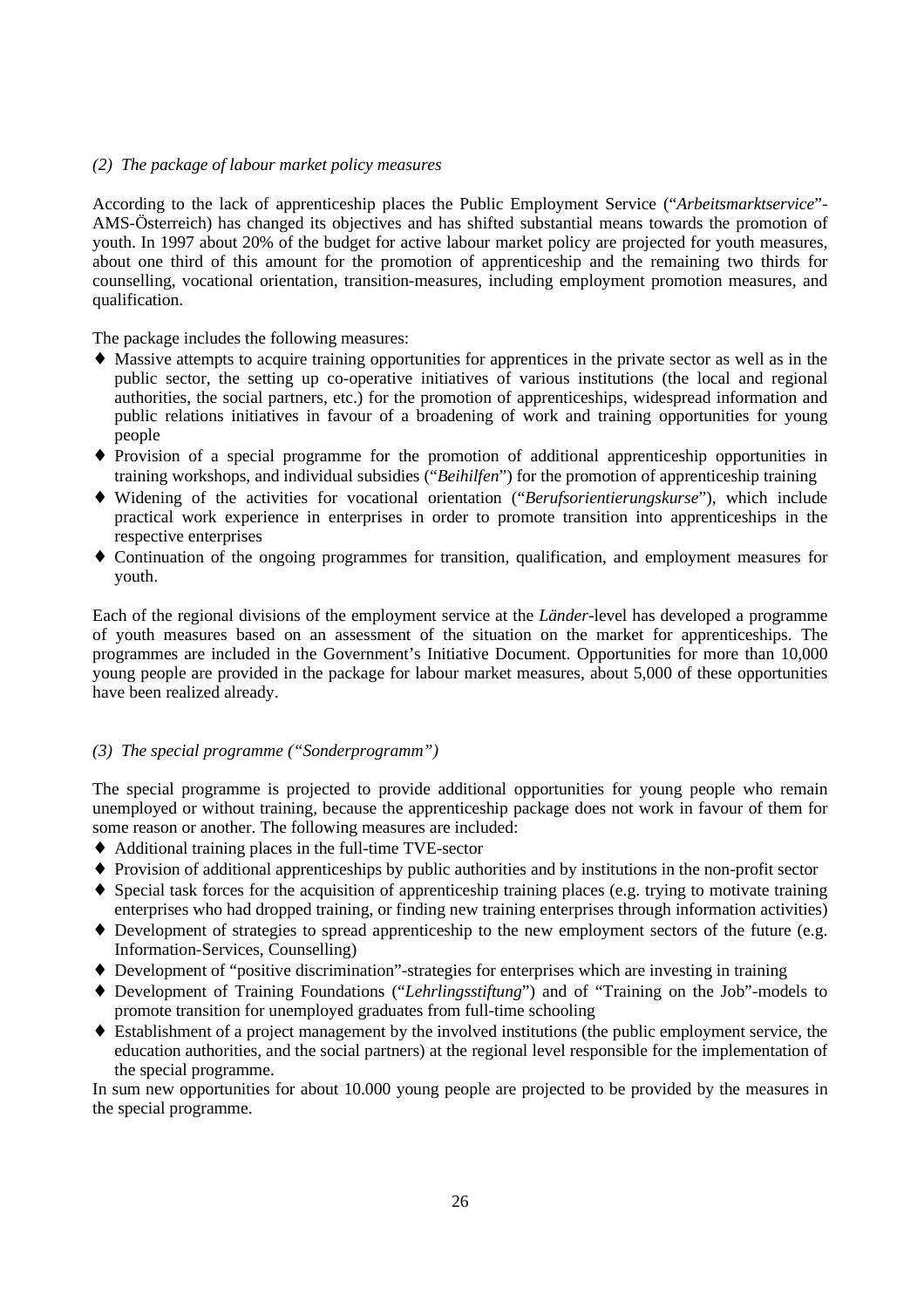## **ANNEX II (Box 2 from the Austrian Background report): Active Labour Market Policy for Youth – Overview 1996/97\***

## **Permanent Services**

#### *(1) Information and Counselling*

In addition to the regular services of individually provided information and career counselling by the units of the employment service a framework of special Centres for Vocational Information ("*Berufsinformationszentren*" - *BIZ*) have been set up during the last decade which are important elements of the employment service activities. Several units that provide information may also be promoted.

## **Labour Market Programmes**

*(2) Specialised programmes for vocational information and motivation, and organised job finding activities*

These programmes promote the individual development of a personal orientation towards working life and the finding of appropriate occupational choices and they improve the practices and skills for seeking a job.

*(3) Provision of basic skills and qualifications, work place training, and qualification of the low skilled* These programmes provide the basic skills required for access to further qualification processes, e.g. the

completion of compulsory schooling, basic language skills, entry qualifications for low or semiskilled occupations.

## *(4) Acquisition of a vocational certificate or specialised further education*

These programmes include the various forms of promotion of an apprenticeship qualification (e.g. subsidies to apprentices or enterprises, external short-term apprenticeship programmes), and the acquisition of qualifications above that level (e.g. specialised qualifications for clerical occupations, application of information technologies). The measures for the promotion of apprenticeship had been reduced during the 1980's, and were started again in 1996, according to the switch of the supply-demand relationship. The criteria for subsidies include the following characteristics: disadvantaged youth (disabled, social disorder, lack of educational credentials, dismissed apprentices, unemployment duration of 4 months or more), dropouts from education at the age of 20, provision of additional training (e.g. training modules in another enterprise, more than one apprenticeship trade, training in broad profiles).

#### *(5) Remedial work place training, socio-economic enterprises*

These programmes provide training of basic work-related habits for more severely disadvantaged young people

#### *(6) Special measures for female youth*

These programmes are projected to broaden the vocational opportunities of young women, especially in apprenticeship (e.g. subsidies for female apprentices in occupations in which the share of women is less than average, which recently has been 40%).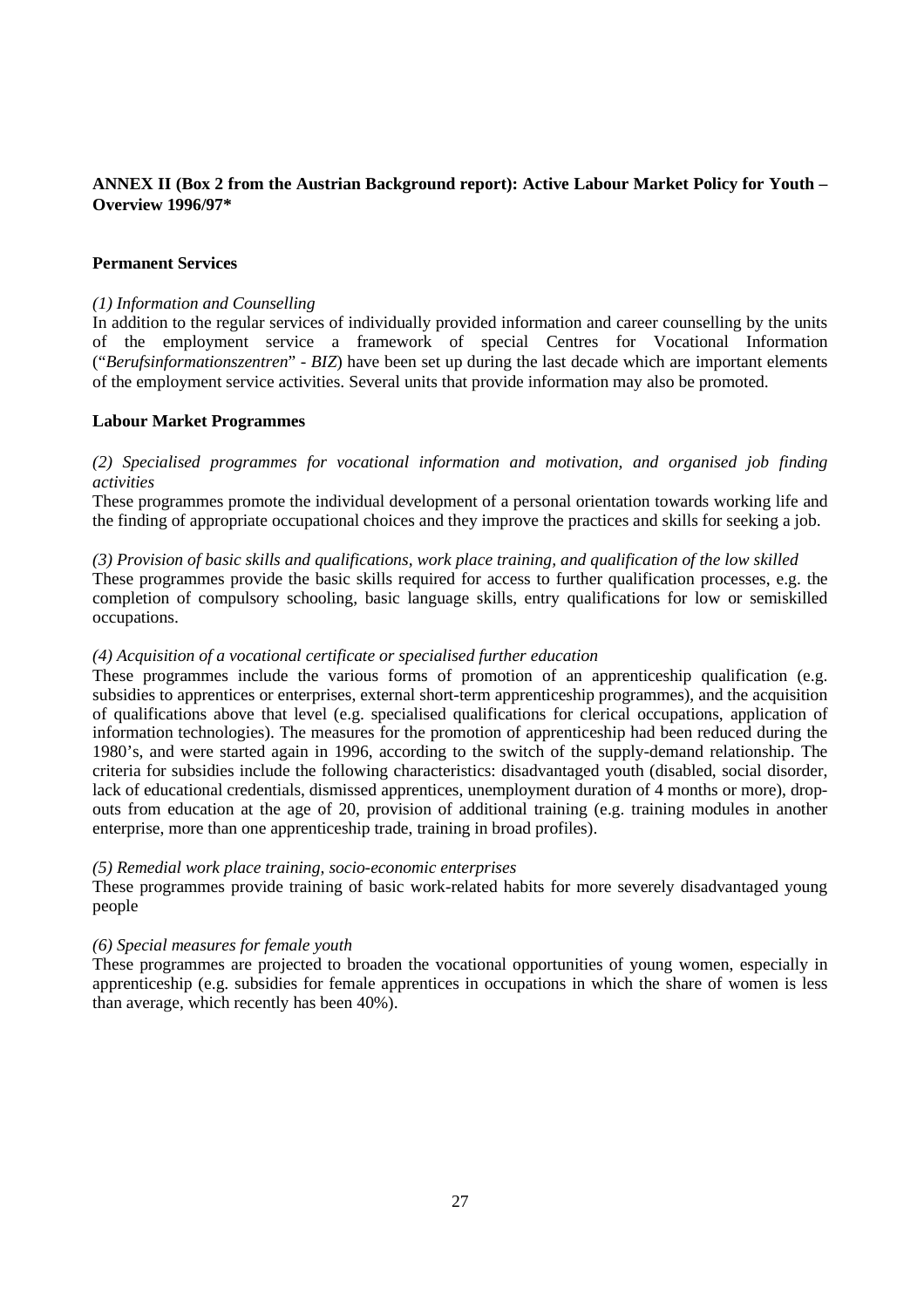#### **Some information about participation and expenditure**

Comprehensive information about the distribution of participation and expenditure in the categories mentioned above is not available. Nevertheless, we can give some structural information for the period 1996/97:

- ♦ In 1996 the participation in measures for the promotion of apprenticeship, including apprenticeships in training workshops, amounted to 4.500 cases, in 1997 the figure probably will be substantially higher (during the first quarter of 1997 about 700 cases were subsidised, the figure has more than doubled compared to the first quarter of 1996). The amount of subsidisation ranges from ATS 4.000.--/month to ATS 10.000.--/month in special cases.
- ♦ In April 1997 participation in training measures amounted to about 3.500 cases, half of them in the category *(2) specialised programmes for vocational information and motivation, and organised job finding activities*.
- ♦ About one third of the training measures are targeted at disadvantaged participants, promotion of apprenticeship is a little bit more targeted at the disadvantaged. About half of the overall expenditure for training measures is targeted to disadvantaged young people, the most important category in financial terms is the category *(5) remedial work place training, socio-economic enterprises*, which consumes half of the targeted expenditure.
- $\blacklozenge$  The proportion of young females is higher in promotion of apprenticeship (27%) than in training measures where it is only 10%, in four provinces ("*Länder*") no targeted training measures for young females have been observed.
- ♦ Most of the proposed labour market measures in the 1997 government's programme are from the categories (2) and (3), in particular measures for vocational orientation and motivation ("*Berufsorientierung*") and preparation for working life ("*Berufsvorbereitung*"), frequently of 3-6 months duration. Among about 260 individual measures listed in the package less than 15 were targeted at female youth.

\* Source: Mayer, K (1997), Maßnahmen zur Arbeitsmarktintegration von jugendlichen Risikogruppen. Sokrates Projekt "Schulversagen". *Research report*. Vienna: IHS (mimeo.).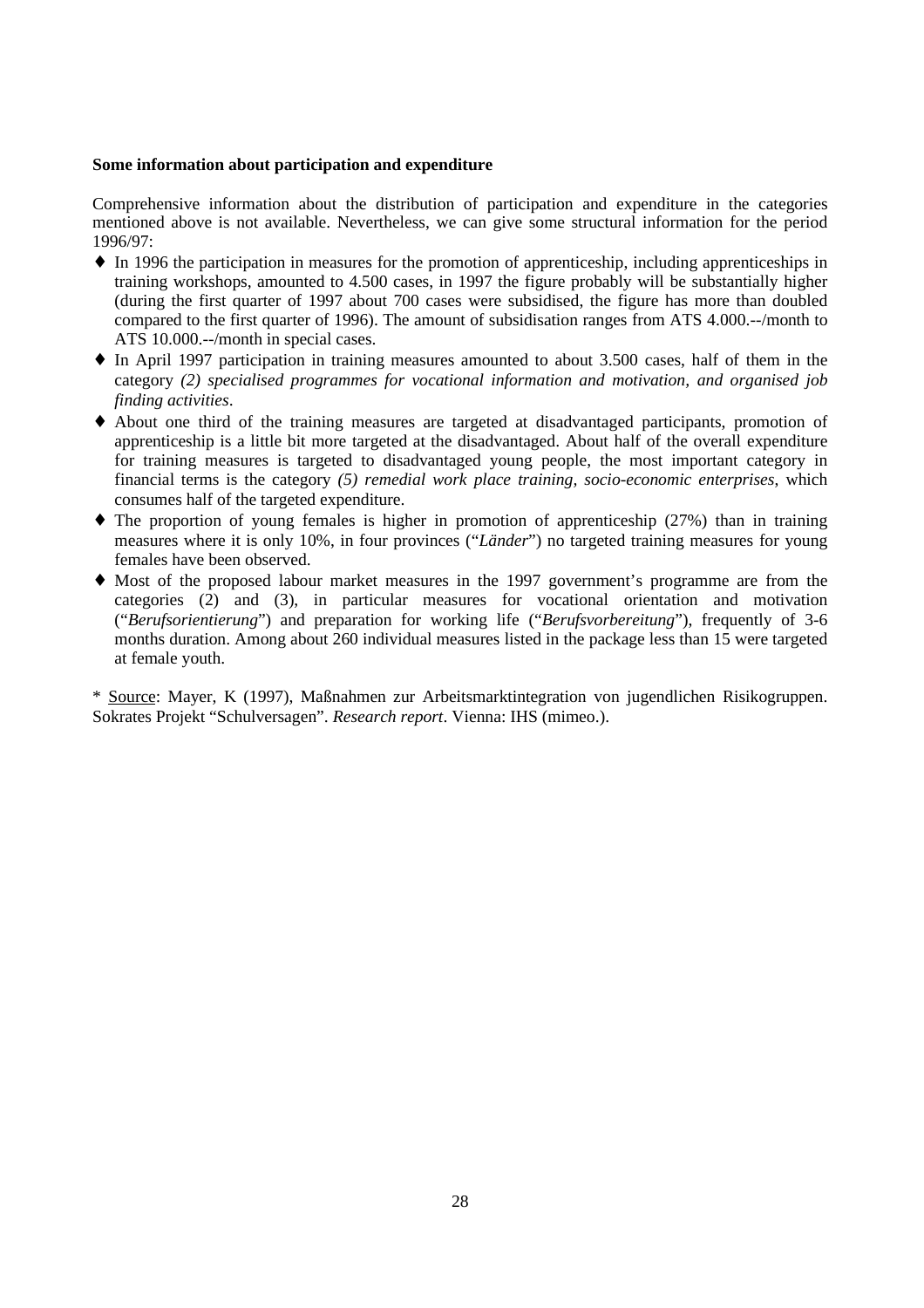## *ANNEX III* — *Charts*

## **List of Charts**

- 1 Labour Force and population of 15—25—year—old persons 1981—1997
- 2 Labour force participation of young persons 1981—1997
- 3 Unemployment of young persons 1981—1997
- 4 Unemployment of 15—25—year—old persons by gender 1983—1996
- 5 Unemployment by age and gender 1991—1996
- 6 Unemployed persons by gender and age 1987—1996
- 7 15—25—year—old unemployed persons by gender and education 1987—1996
- 8 15—25—year—old unemployed persons by gender and education 1987—1996
- 9 Proportion of 15—24—year—old unemployed to graduates by type of education 1996/97—1995/96
- 10 Supply and Demand for Apprentices (Lehrlingsmarkt) 1/1993—3/1999
- 11 Market for apprentices 1970—98
- 12 Market for apprenticeship training
- 13 Vacancies on the apprenticeship market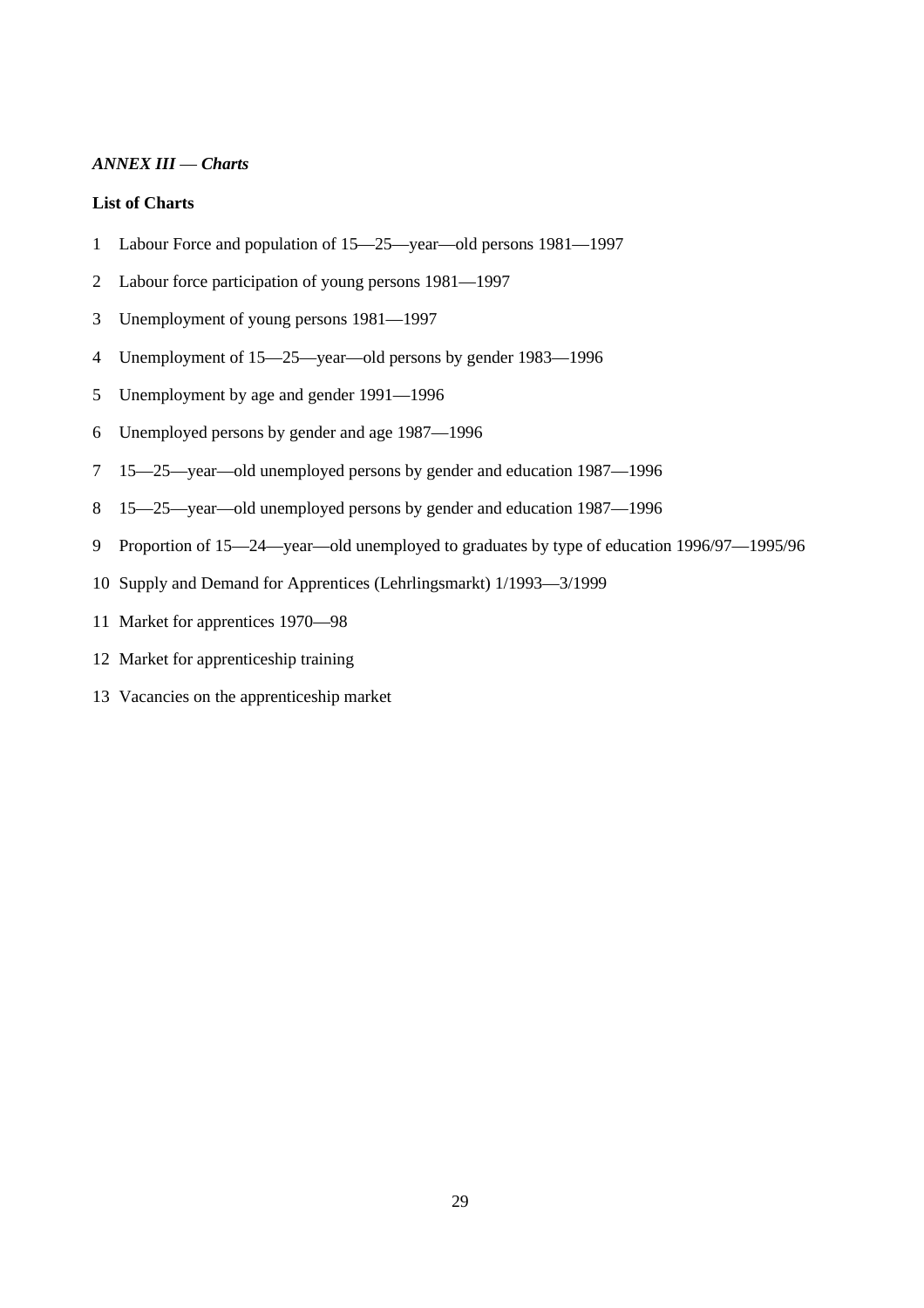

**Labour force and population of 15-25 year old persons 1981-97 (N x 1.000, Source: AMS-Arbeitsmarktlage)**

**Chart 1**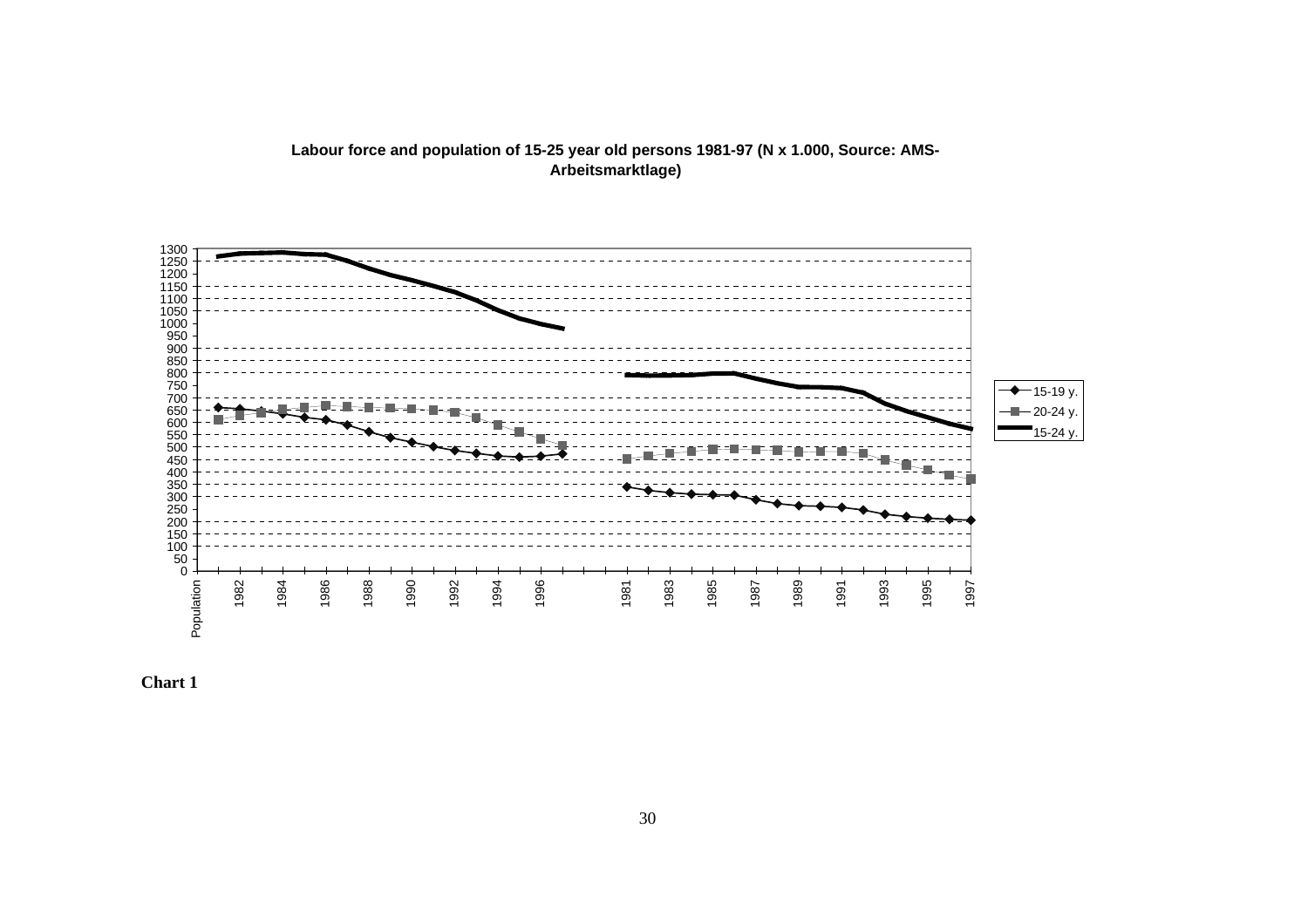**Labour force participation of young persons 1981-97**



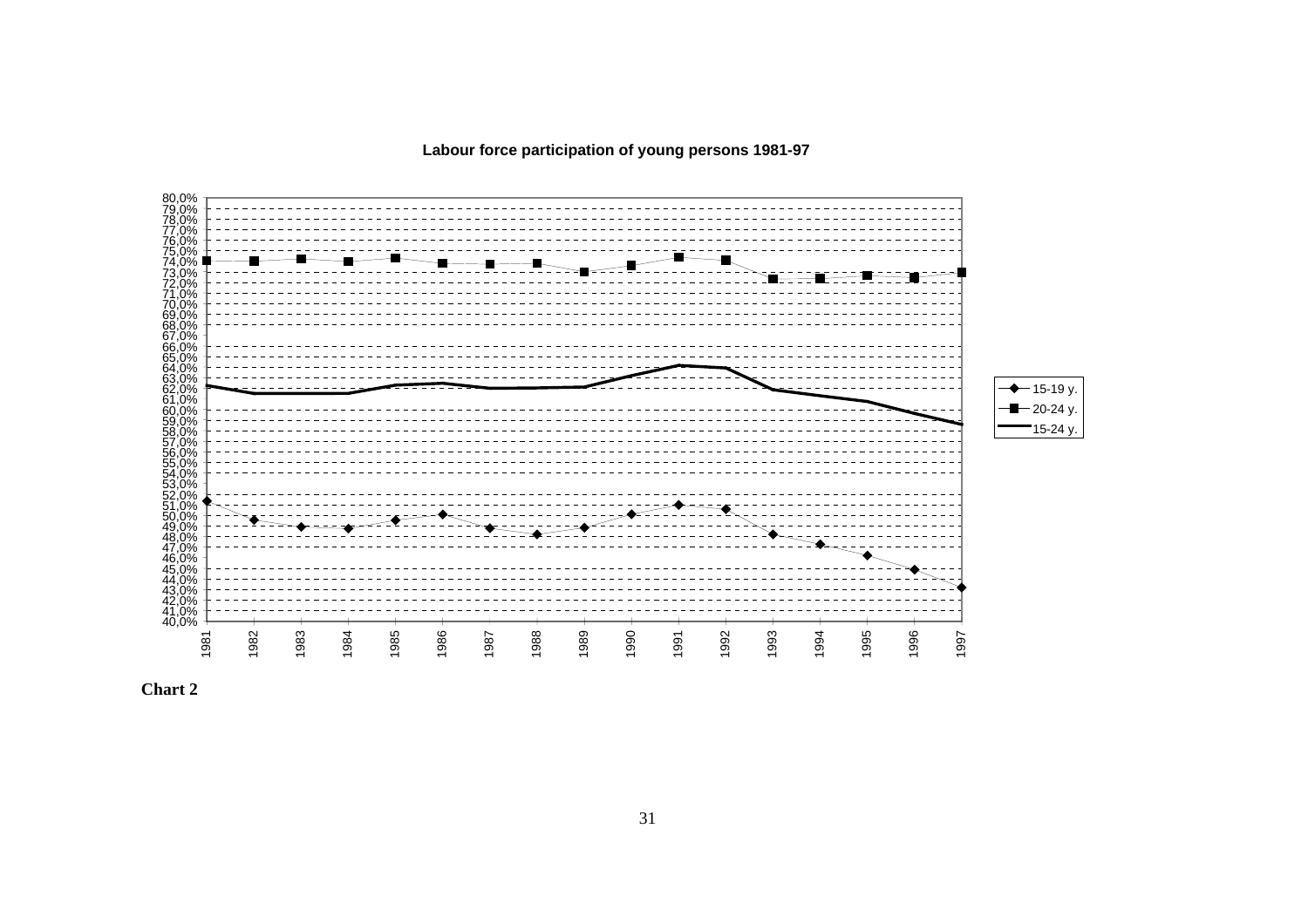## **Unemployment of young persons 1981-1997 (AMS-definition)**



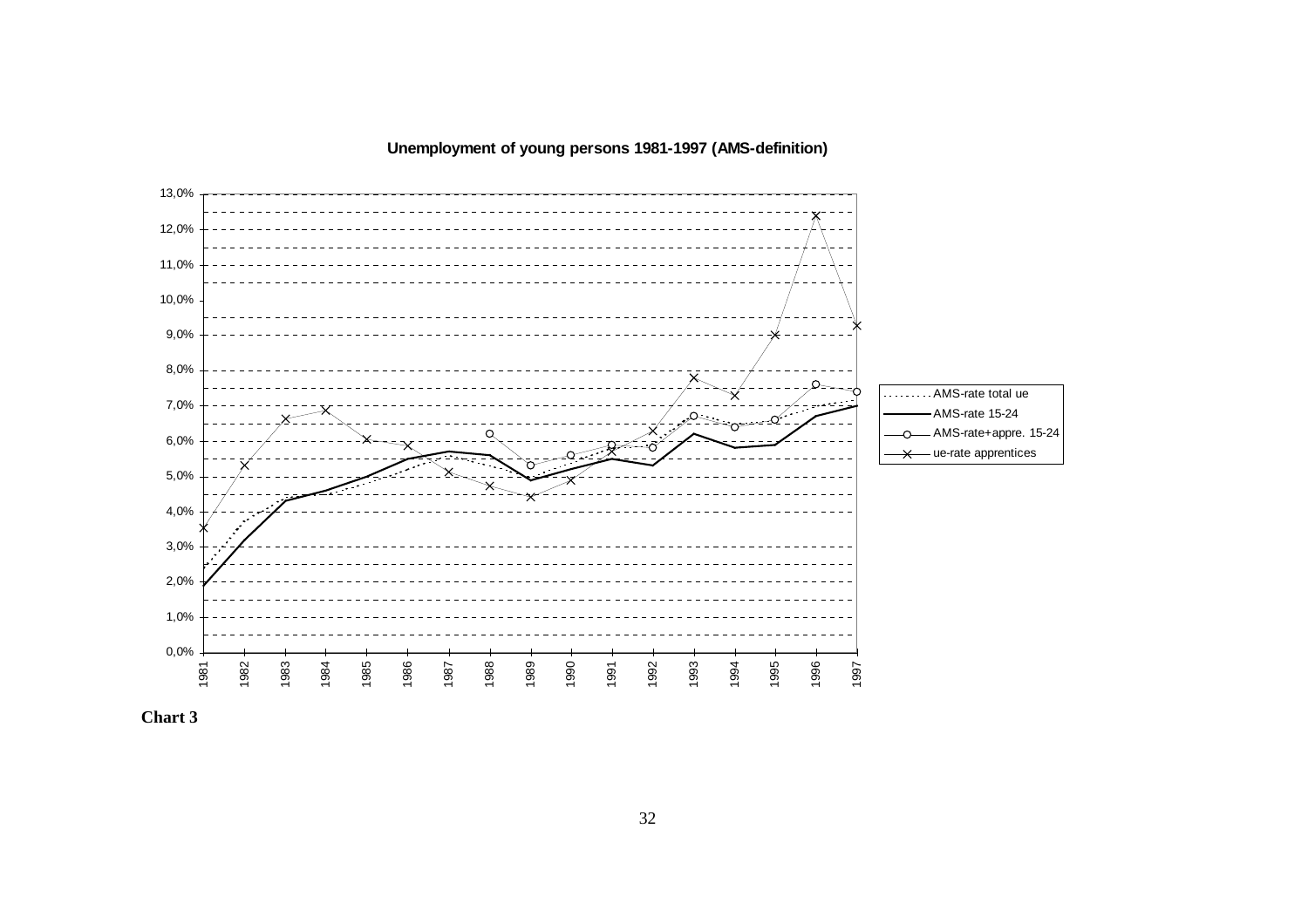

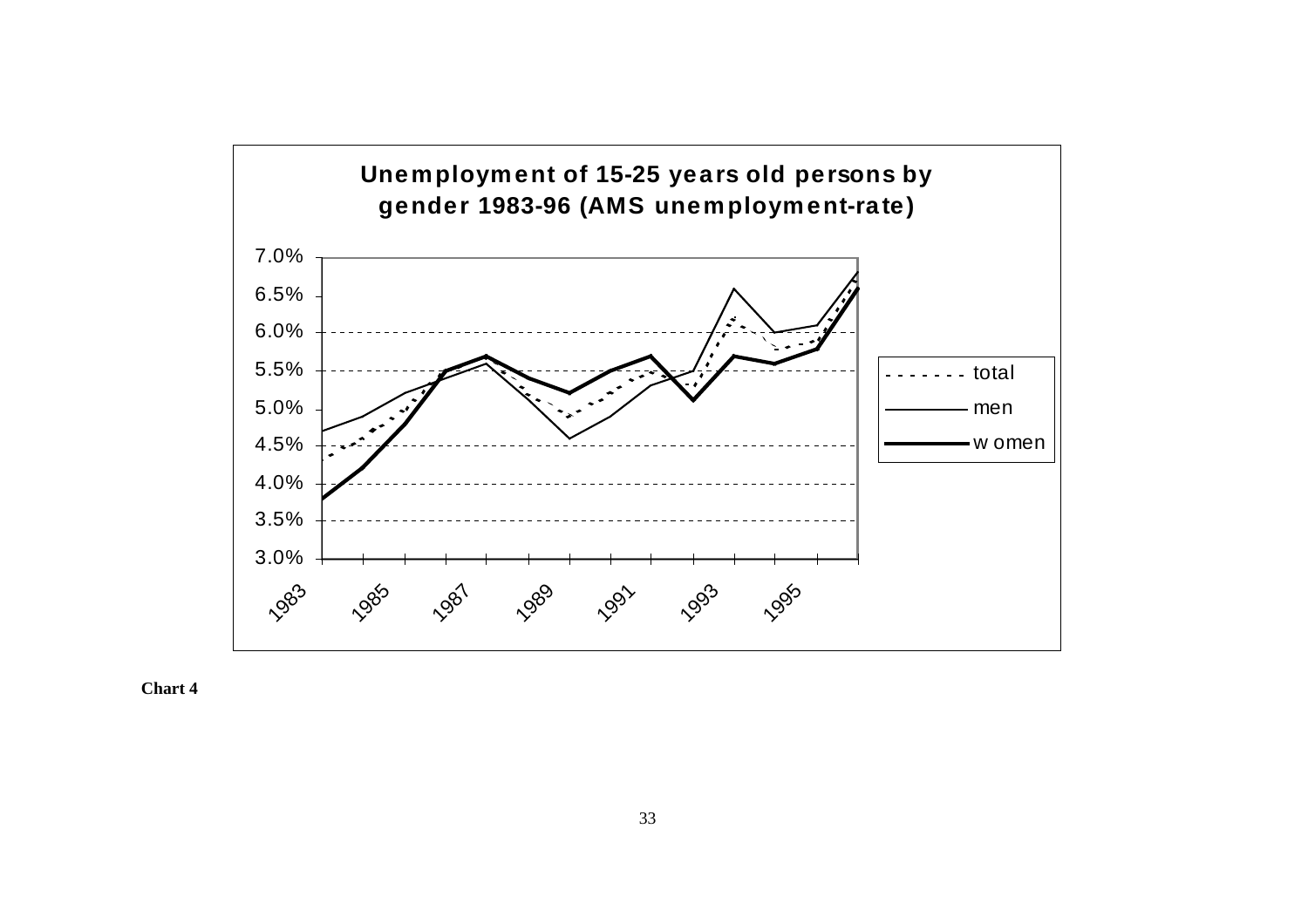## **Unemployment by age and gender 1991-96 (AMS unemployment rate)**



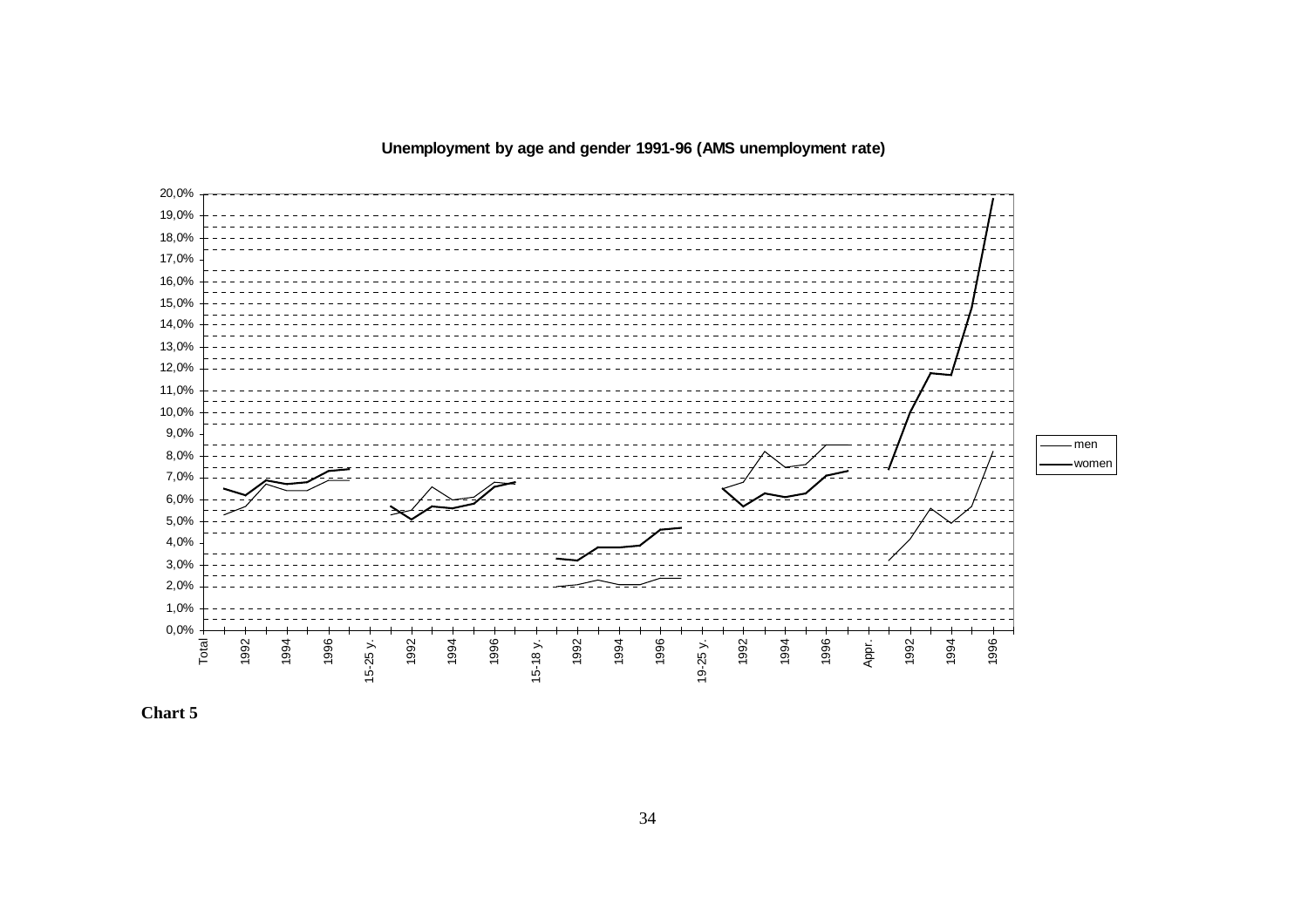0%10% 20% 30% 40% 50% 60% 70% 80% 90% 100% 87 88 89 90 91 92 93 94 95 96 87 88 89 90 91 92 93 94 95 9696 **men women** 60+ 55-59 50-54 40-49 30-39  $\square$  25-29 19-24 15-18

**Unemployed persons by gender and age 1987-96 (in %)**

**Chart 6**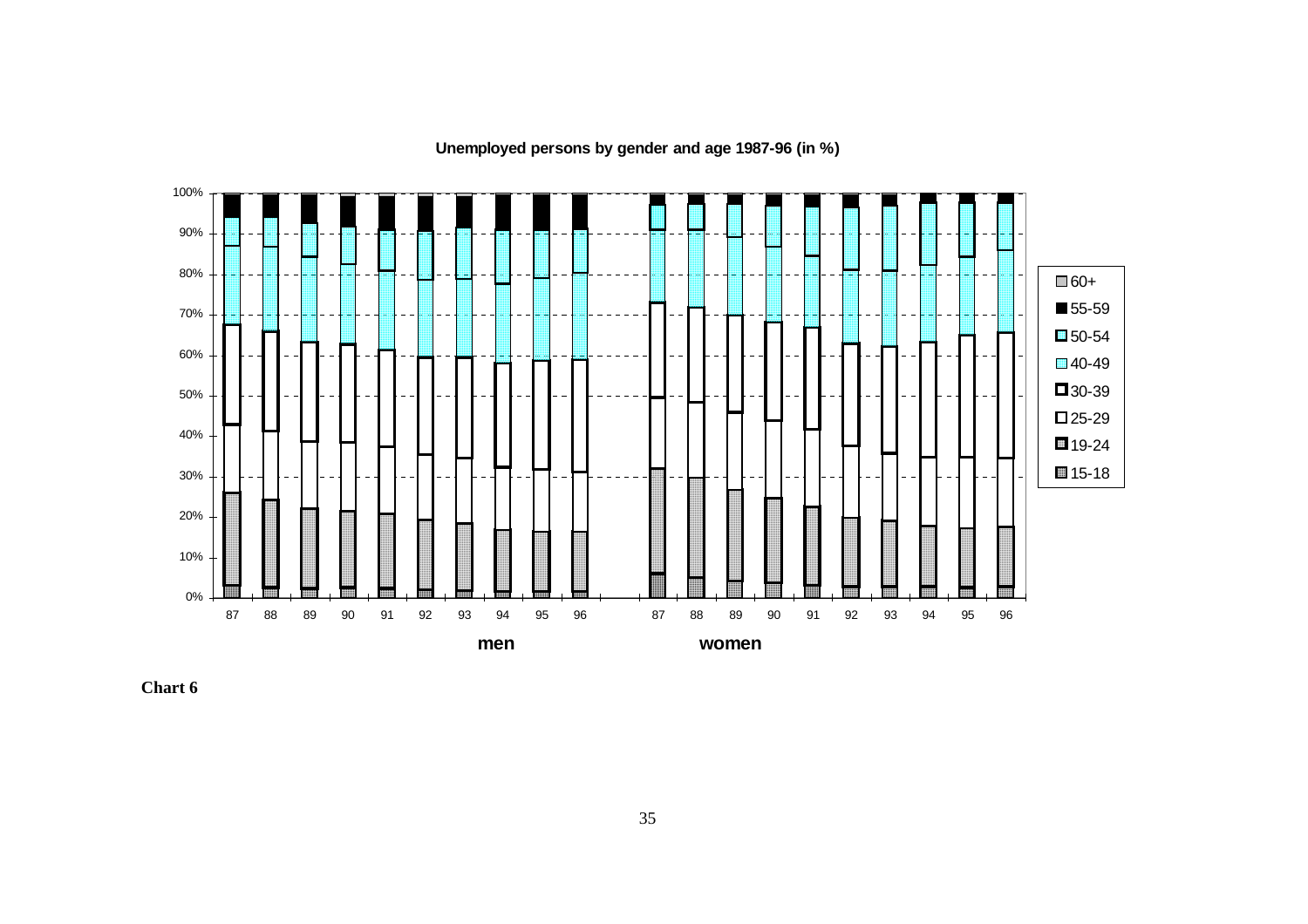

## **15-25-year old unemployed persons by gender and education 1987-96 (absolute)**

**Chart 7**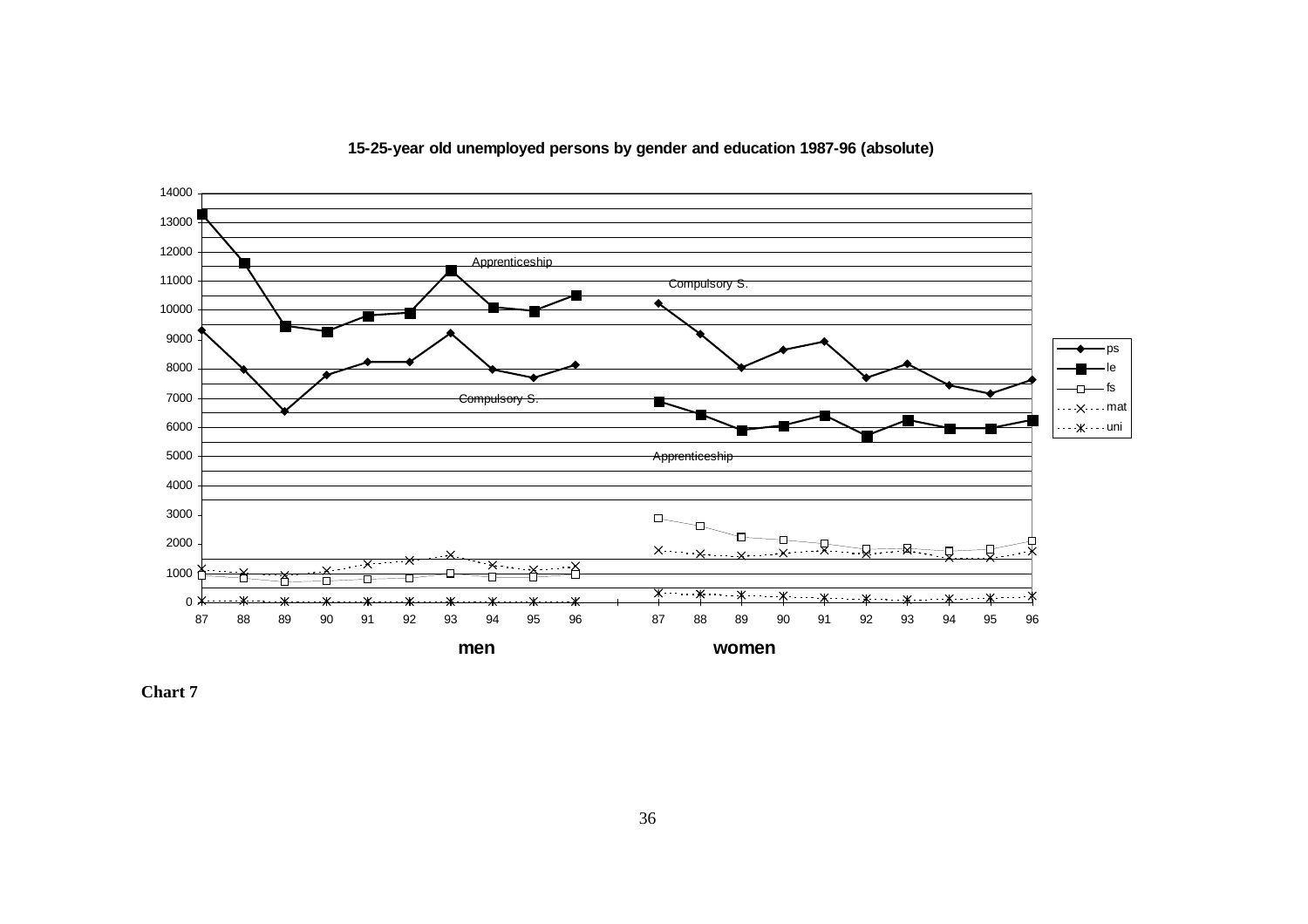

**15-25-year old unemployed persons by gender and education 1987-96 (Index, 1987=100)** 

**Chart 8**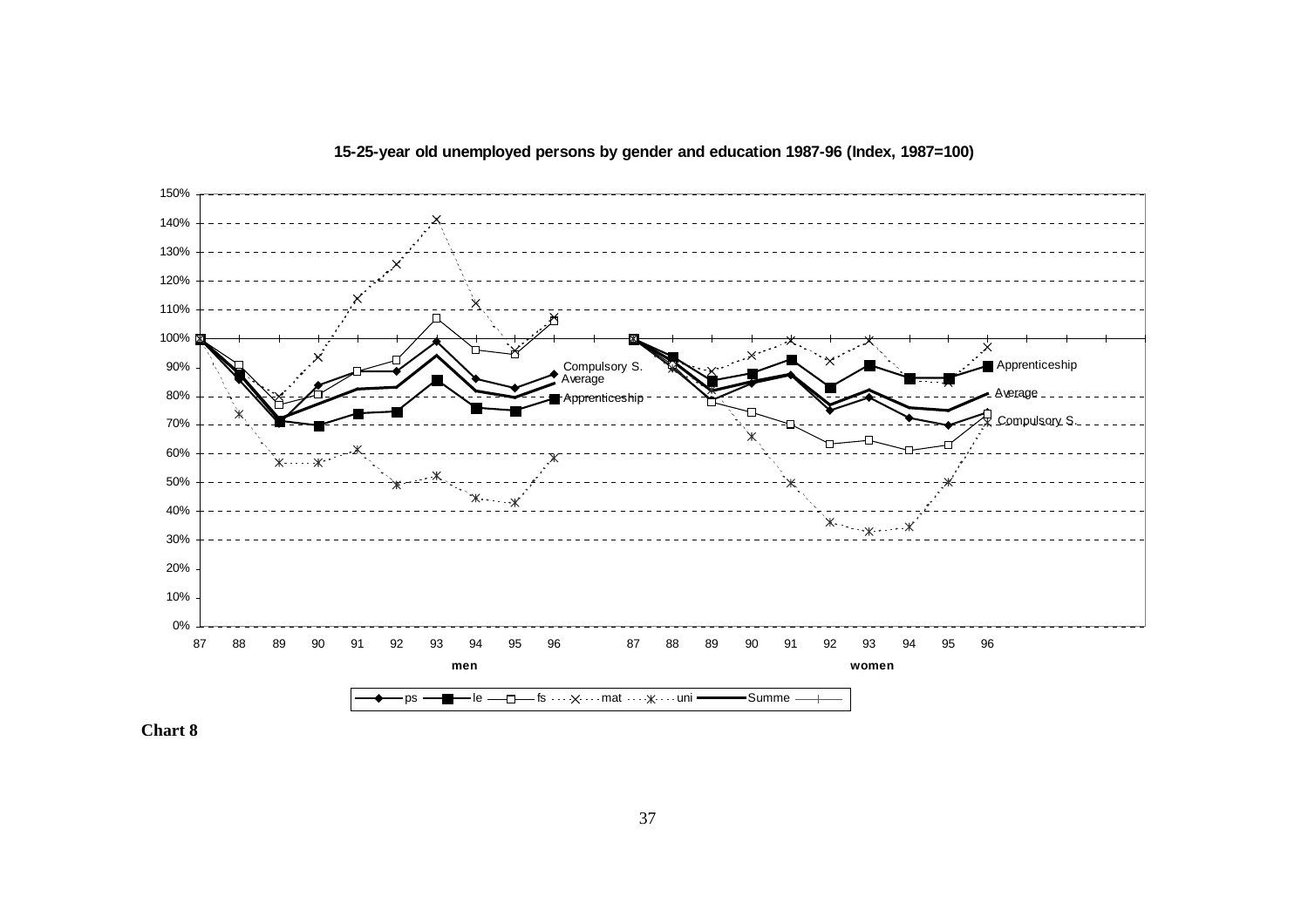

**Proportion of 15-24-years old unemployed to graduates by type of education 1996/97-1995/96** 

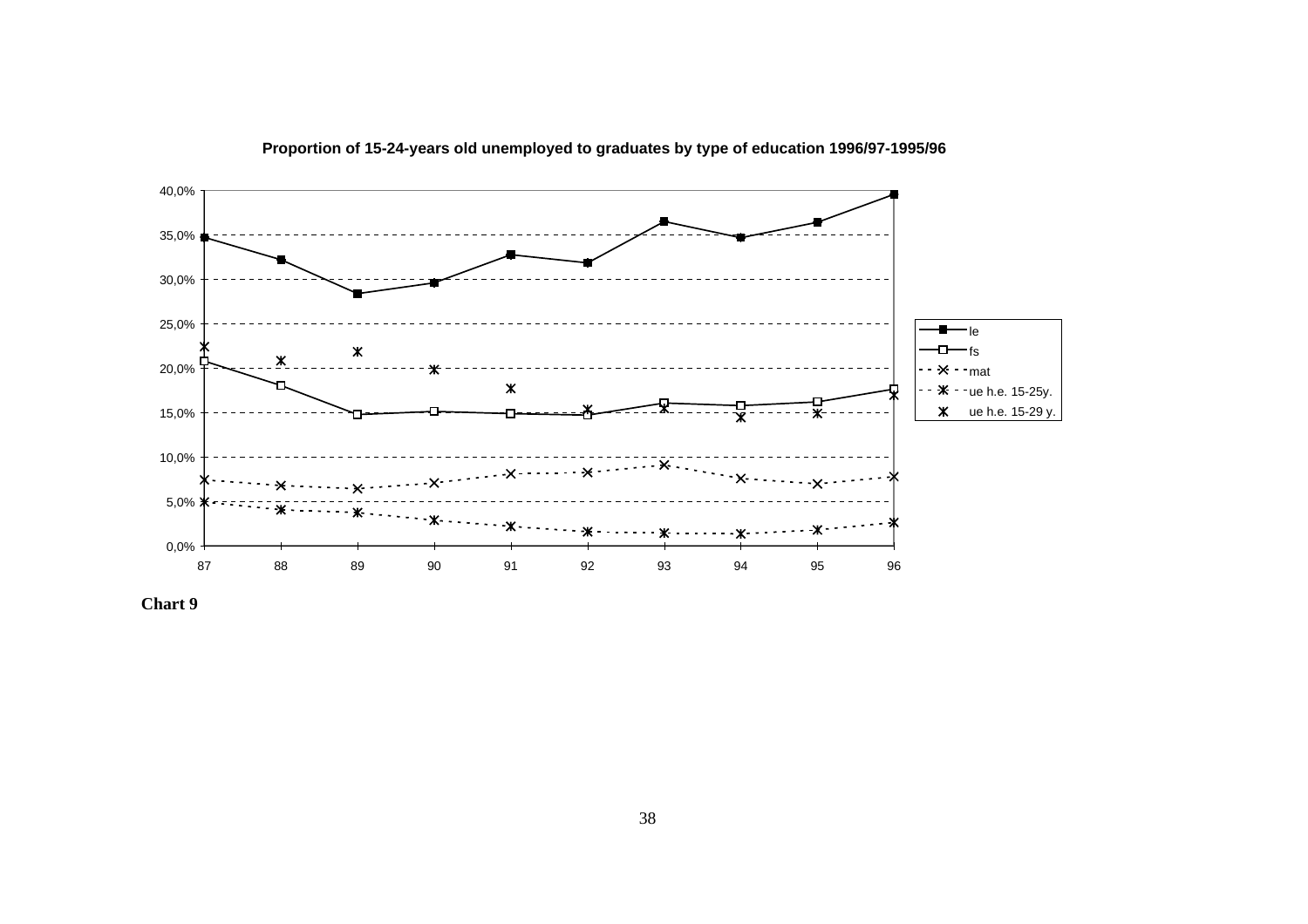



**Chart 10**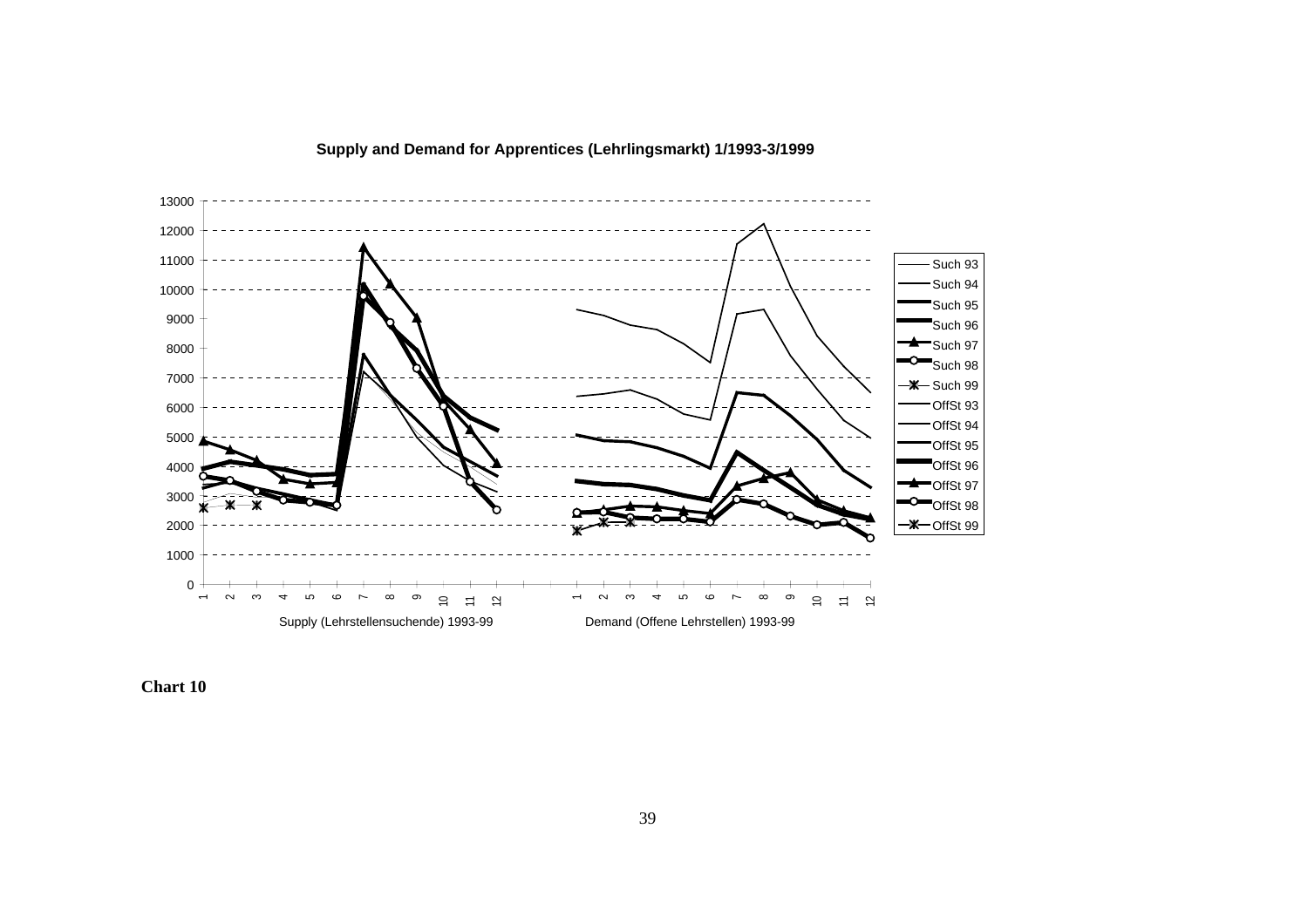**Market for apprentices 1970-98 (N x 100)**



**Chart 11**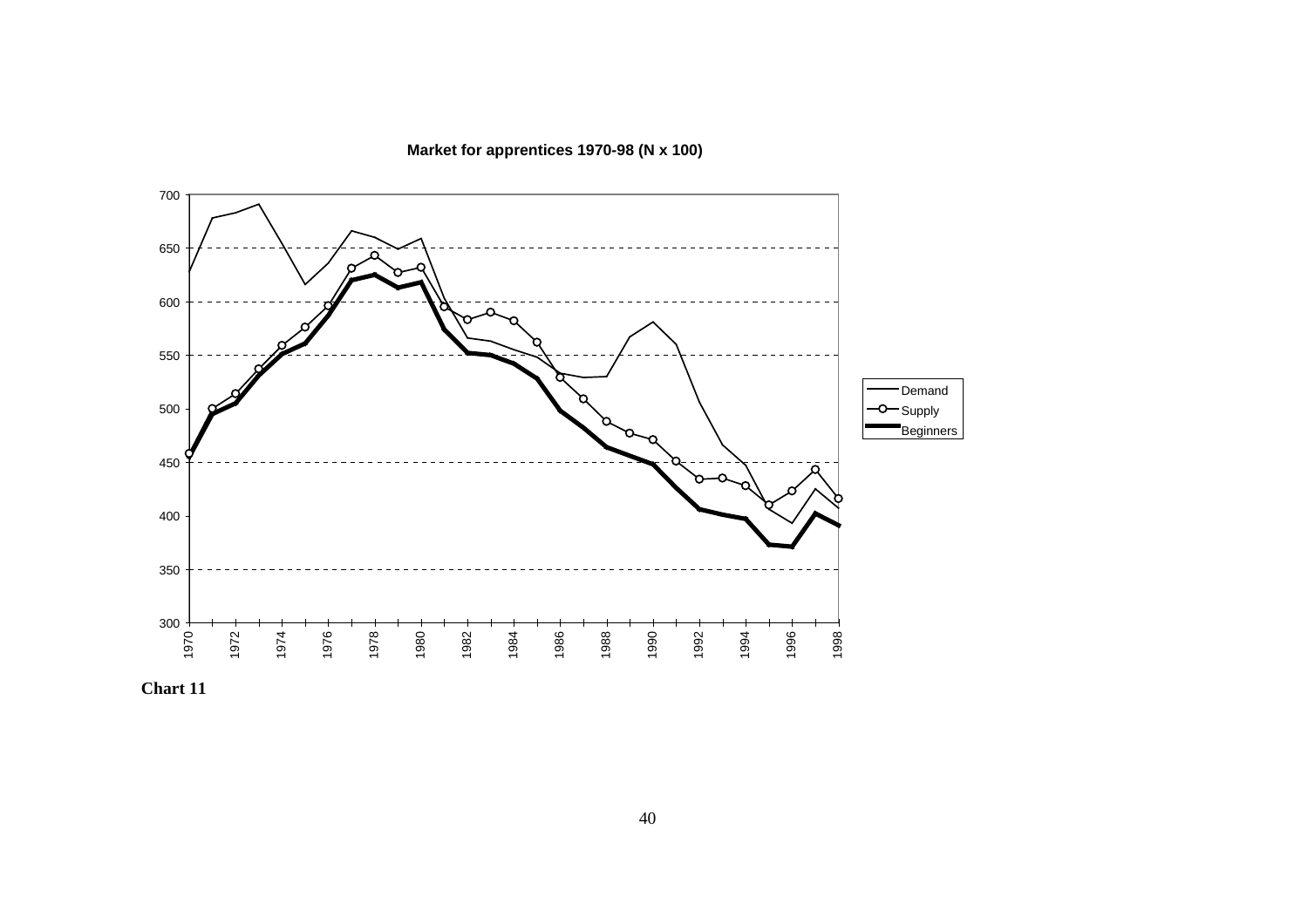

**Market for apprenticeship training (absolute figures, Nx100, 16-year old population, beginners, unemployed, vacancies)**